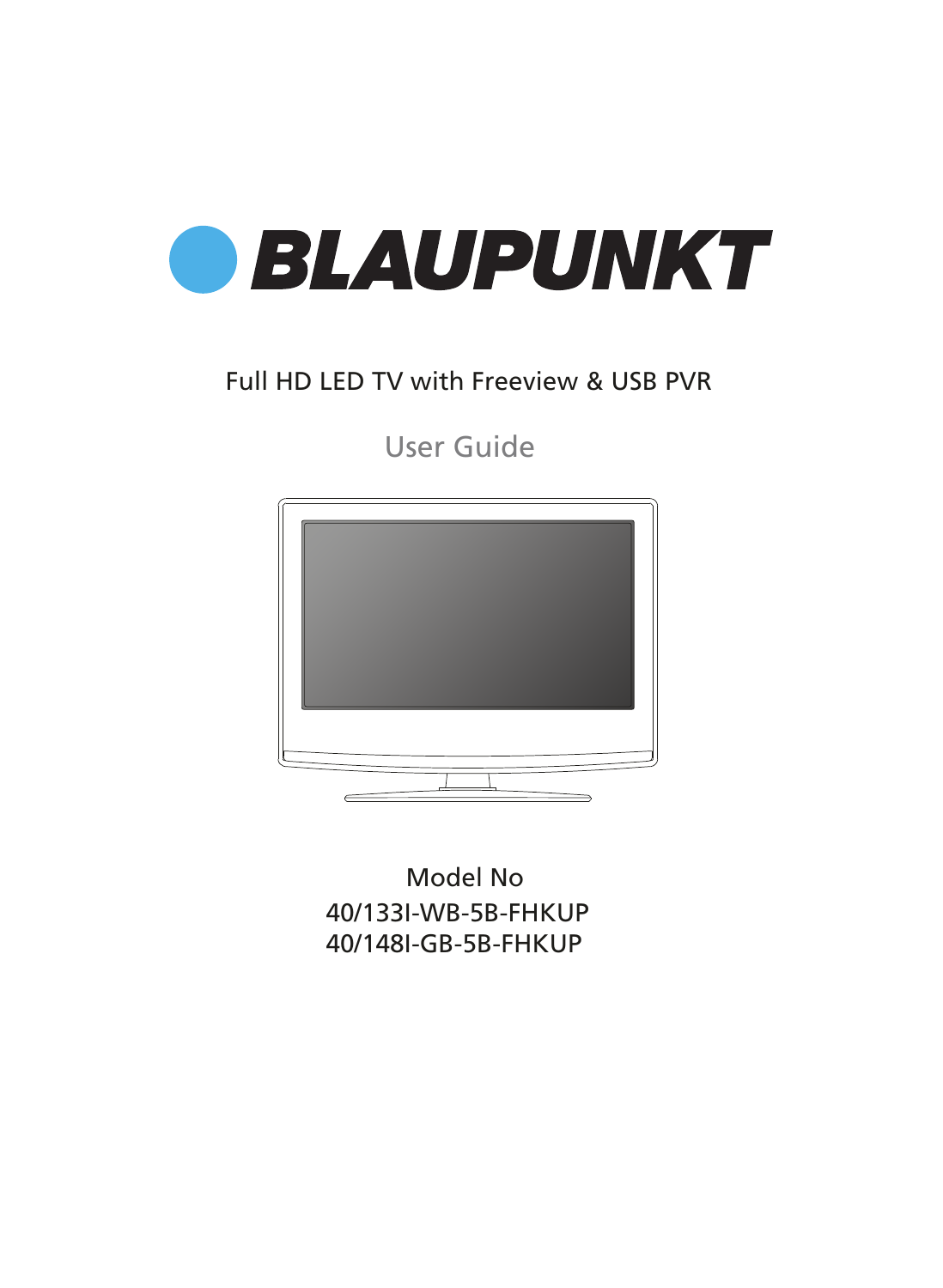### **IMPORTANT SAFETY INSTRUCTIONS**



Please read these instructions. All the safety and operating instructions should be read before the appliance is operated.

#### Warnings

- To reduce the risk of fire, electric shock or damage to the television, do not expose it to dust, rain or moisture, or place any objects filled with liquids on or near the television.
- Do not place the television in a confined space, ensure that nothing can obstruct the ventilation openings at the rear of the television.

To prevent spread of fire, keep candles or other open flames away from this product at all times



• Dispose of this television and any components including batteries in an environmentally friendly manner. If in doubt, please contact your local authority for details of recycling.

#### Safety

- For your safety, this appliance is fitted with a fused moulded 3 pin mains plug. Should the fuse need to be replaced, ensure that any replacement is of the same amperage and approved with the BSI mark.
- Never try and replace the mains plug unless you have adequate qualifications and are legally authorised to do so. In the event that a replacement Mains cable is required, contact the manufacturer for a suitable replacement.
- Never use the television if it is damaged in any way.
- Always place the television on a flat level surface avoiding anywhere which may be subject to strong vibration.
- Ensure the television is not placed on top of the power cable as the weight of the television may damage the cable and cause a safety hazard.
- Never place mobile phones, speakers or any other device which may cause magnetic or radio interference with the television. If interference is apparent, move the device causing the interference away from the television.
- To disconnect the apparatus from the mains, please use the switch located on the underside/ rear of the TV. The switch shall remain readily operable.
- When installing on a wall, ensure the TV is at least 5cm from the wall for ventilation
- Ensure that the power switch on the unit and the power plug are always easily accessible.

WARNING: Excessive noise when using earphones and headphones can cause a loss of hearing.

#### Maintenance

- To clean this unit, wipe with a soft, dry cloth. If the surfaces are extremely dirty, use a soft cloth dipped in a soap and water solution or a weak detergent solution.
- Never use alcohol, paint thinner or benzene to clean this unit.
- Before using a chemically treated cloth, read the instructions that came with the cloth carefully.

**CAUTION:** If water or other liquid enters the television through the display panel surface, a malfunction may occur.



#### Packaging

- The safest way to transport your item is in the original box/packaging - please save your packaging for this.
- You will need original box/packaging in the event of warranty/service repair or support. We are unable to carry out warranty/service if you are unable to package it correctly.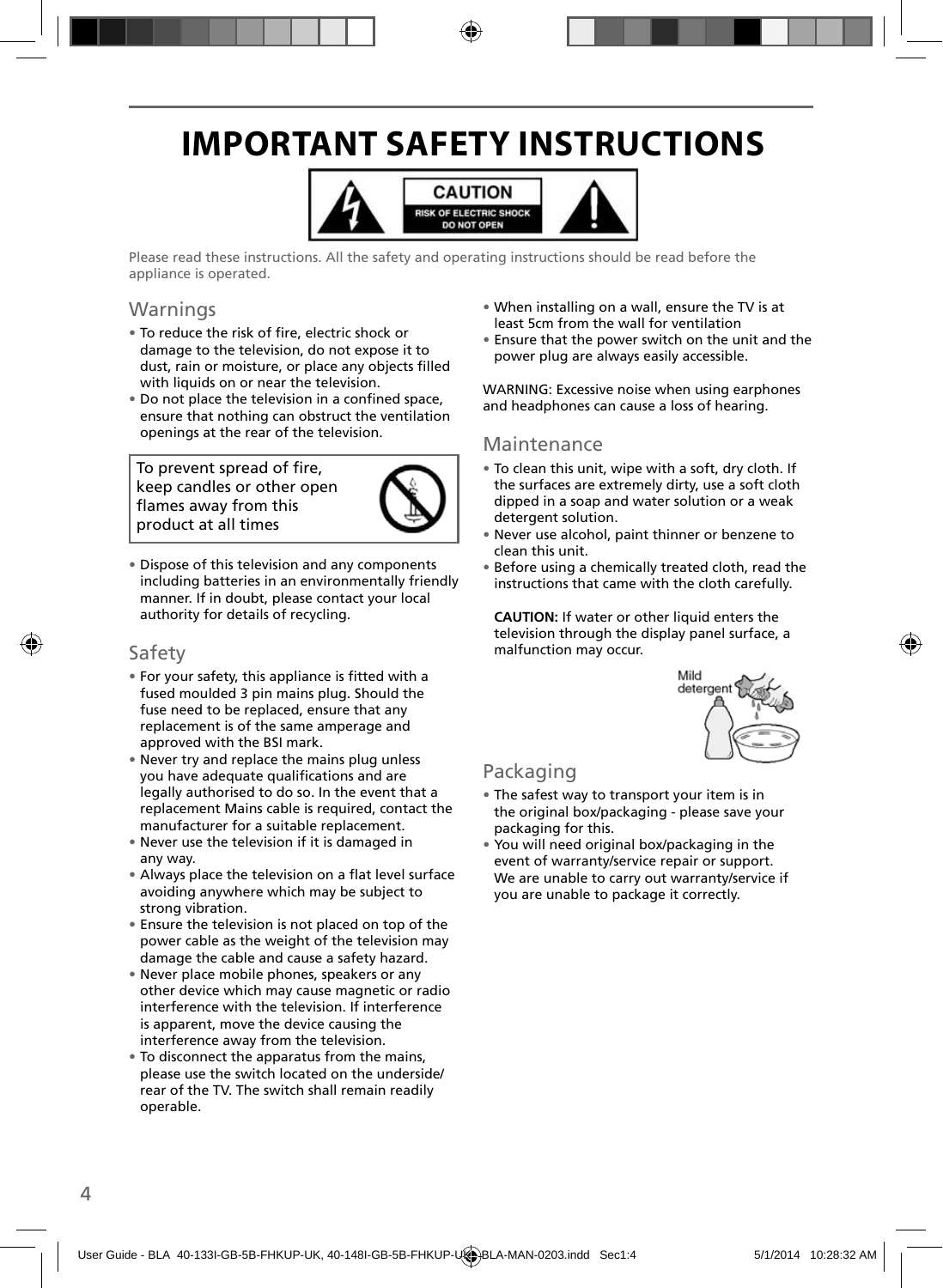### **IMPORTANT SAFETY INSTRUCTIONS**



Please read these instructions. All the safety and operating instructions should be read before the appliance is operated.

Important Information Regarding Use of Video Games, Computers, Captions or Other Fixed Image Displays

The extended use of fixed image program material can cause a permanent "shadow image" on the LCD/LED panel.

This background image is viewable on normal programs in the form of a stationary fixed image. This type of irreversible LCD/LED panel deterioration can be limited by observing the following steps:

- 1. Reduce the brightness/contrast setting to a minimum viewing level.
- 2. Do not display the fixed image for extended periods of time.
- 3. Turn the power off when not in actual use.

Examples of images that you need to watch out for are as follows (this is not an exhaustive list):

- TV Channel Logos: e.g. Shopping channel logos and pricing displays-especially if they are bright and stationary. Moving or low-contrast graphics are less likely to cause ageing of the screen.
- Time Displays
- Teletext: Do not view a stationary page for a long period of time
- TV/DVD Menus: e.g. Listings of DVD disc content
- Pause Mode: Do not leave the TV in pause mode for long periods of time, e.g. When watching DVDs or videos.

**Important** - Once 'shadow image/screen burn' occurs, it will never disappear and is not repairable under warranty.

How do I dispose of this product?

UK: Waste electrical products should not be disposed of with household waste. Separate disposal facilities exist. For your nearest facilities, please see www.recycle-more.co.uk or in store for details.

ROI: Waste electrical products should not be disposed of with household waste. Separate disposal facilities exist. Check with your Local Authority or retailer for recycling advice.

#### **Batteries**

• Do not expose batteries to high temperatures, excessive heat, prolonged sunshine or fire as this may cause leakage, explosion or ignition.



- Do not use different types of batteries together or mix old and new batteries.
- Dispose of batteries in an environmentally friendly way.
- Certain regions may regulate the disposal of batteries. Please consult your local authority.



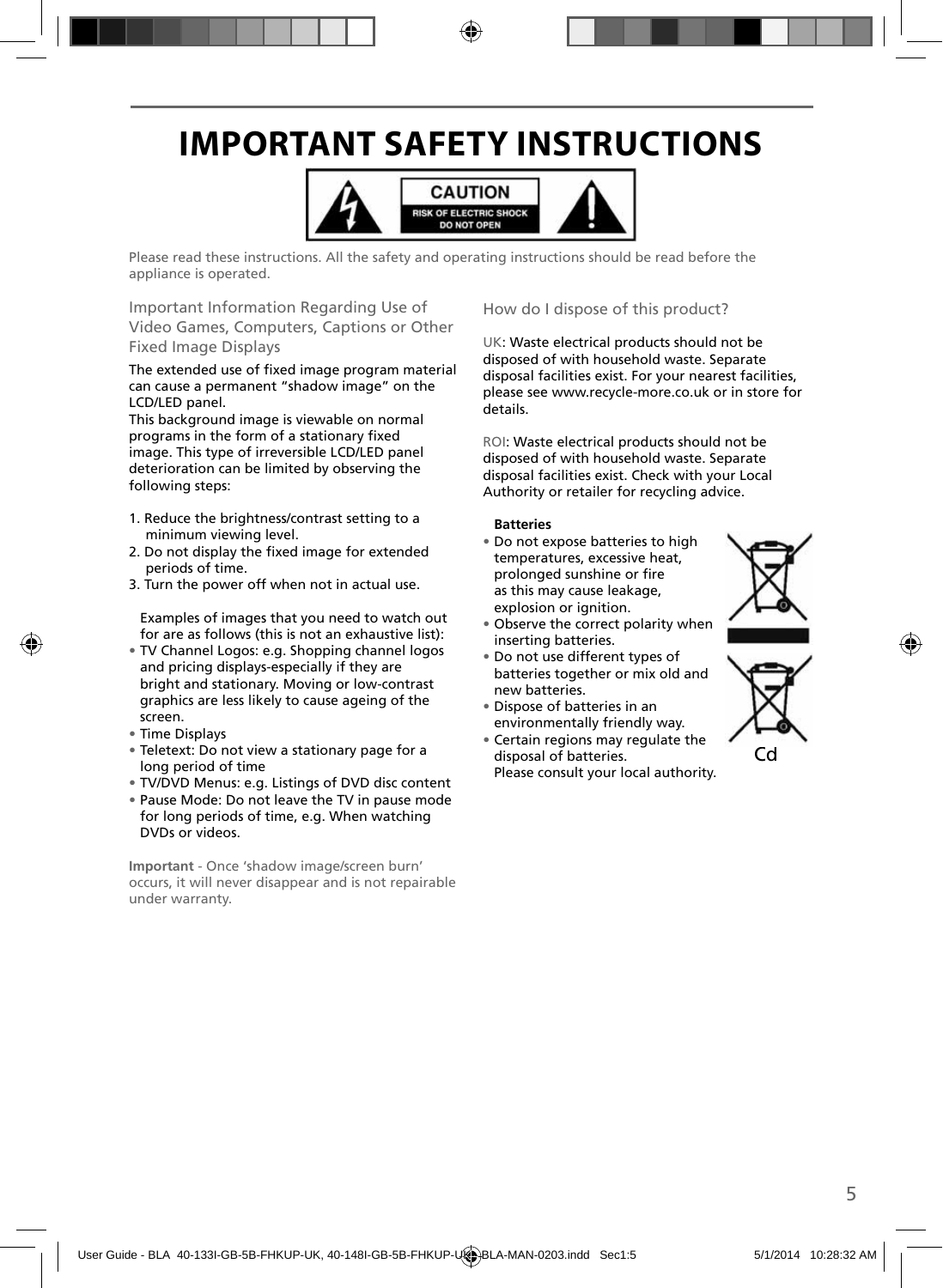### **CONTENTS**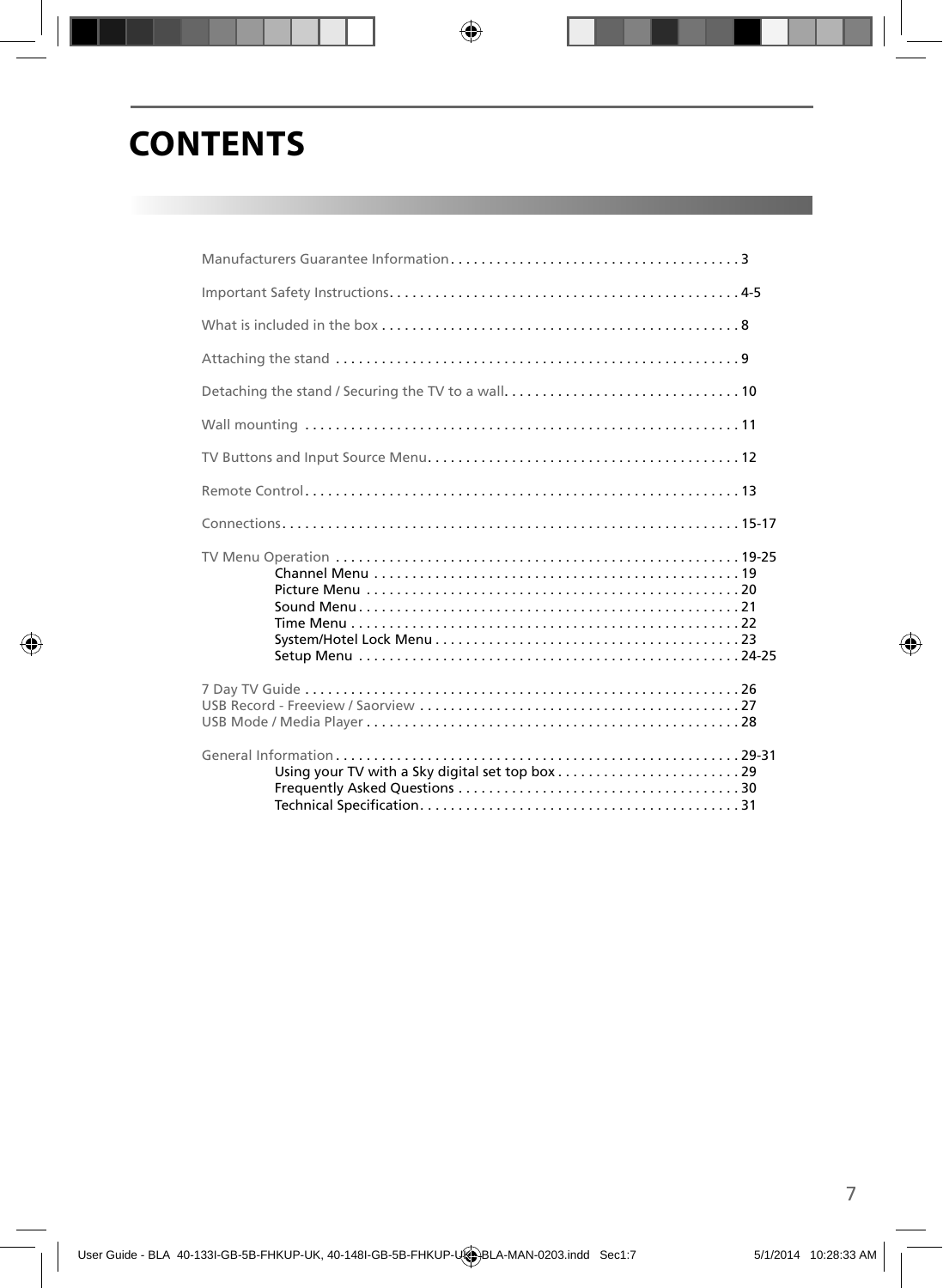### **WHAT IS INCLUDED IN THE BOX**

#### Accessories

Included with this TV are the following accessories

#### 1 x User Guide



#### 1 x Quick Start Guide

Quick Start Guide

#### 1 x TV



1 x RF Cable



1 x Remote Control



2 x AAA Batteries



1 x Mini Component / YPbPr



1 x Stand Installation Pack (Includes stand base, stand neck & screws)



Please save your packaging as you will need this in the event of warranty/service repair or support. We are unable to carry out warranty/service if you are unable to package it correctly. The safest way to package your item in the event of warranty/service repair is in it's original box/packaging.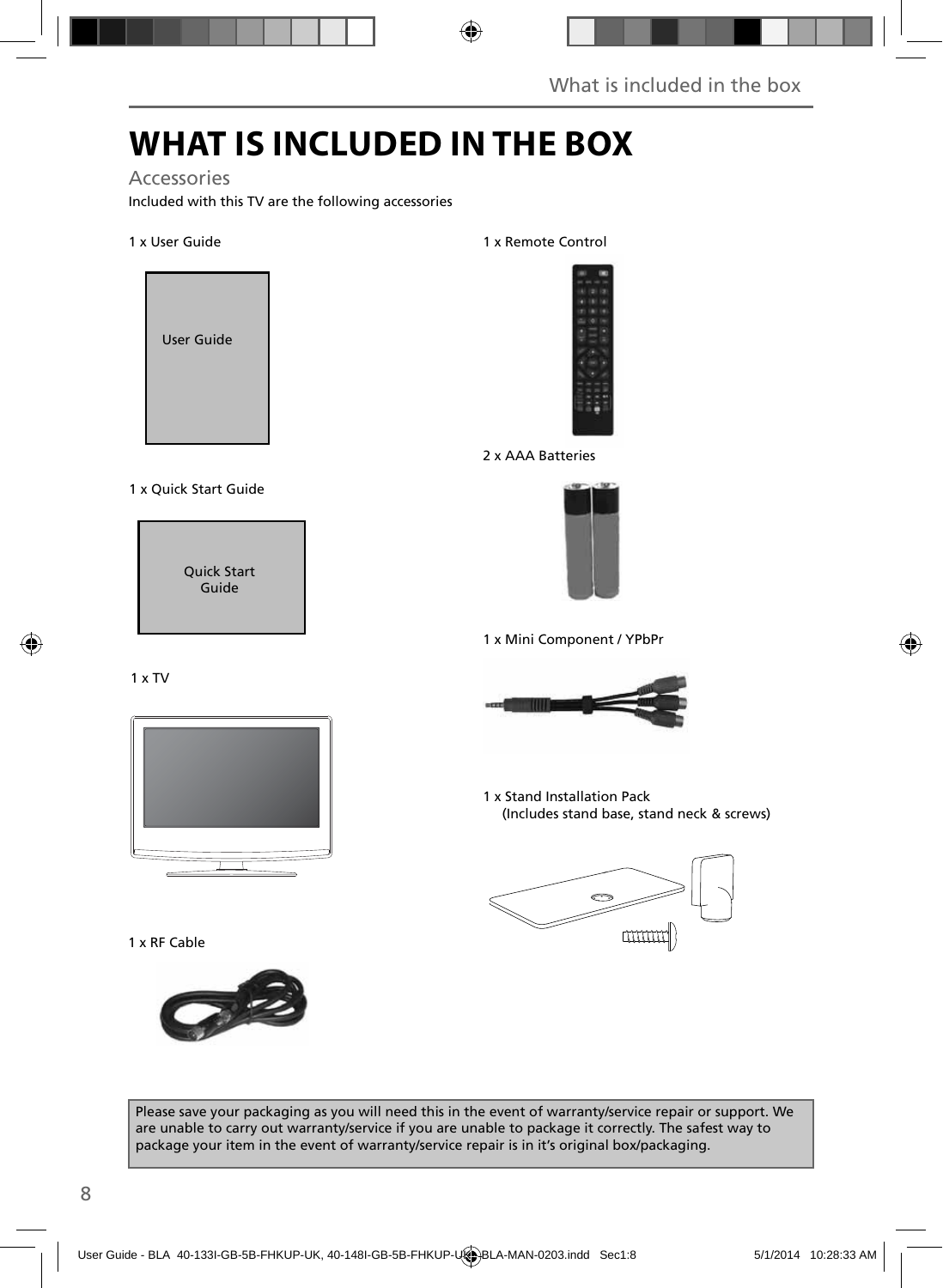# **ATTACHING THE STAND**

### Attaching the stand

To complete the stand installation you will require a cross head screw driver





(fig.1) Secure the neck to the TV by using the 6 x ST(4x14) screws provided.



(fig.2) Peel off the protective plastic cover then attach the stand base to the stand neck.

When securing the self-tapping screws into the base of the stand (on first installation) the screws will be naturally tight as they are creating a thread in the plastic of the stand neck in order to support a TV of this size.

a) Ensure the cross head screw driver tip fits correctly into the head of the screw and that it is not too big or small.

**b)** Screw in all screws individually and partially before tightening all of the screws individually and partially until they are fully inserted.

**c)** If they become very tight try loosening them slightly and then retightening them once again as this will continue the process of creating the thread for the screws.

(fig.3) Secure the base to the neck by using the 5 x ST(3.7x18) screws provided.

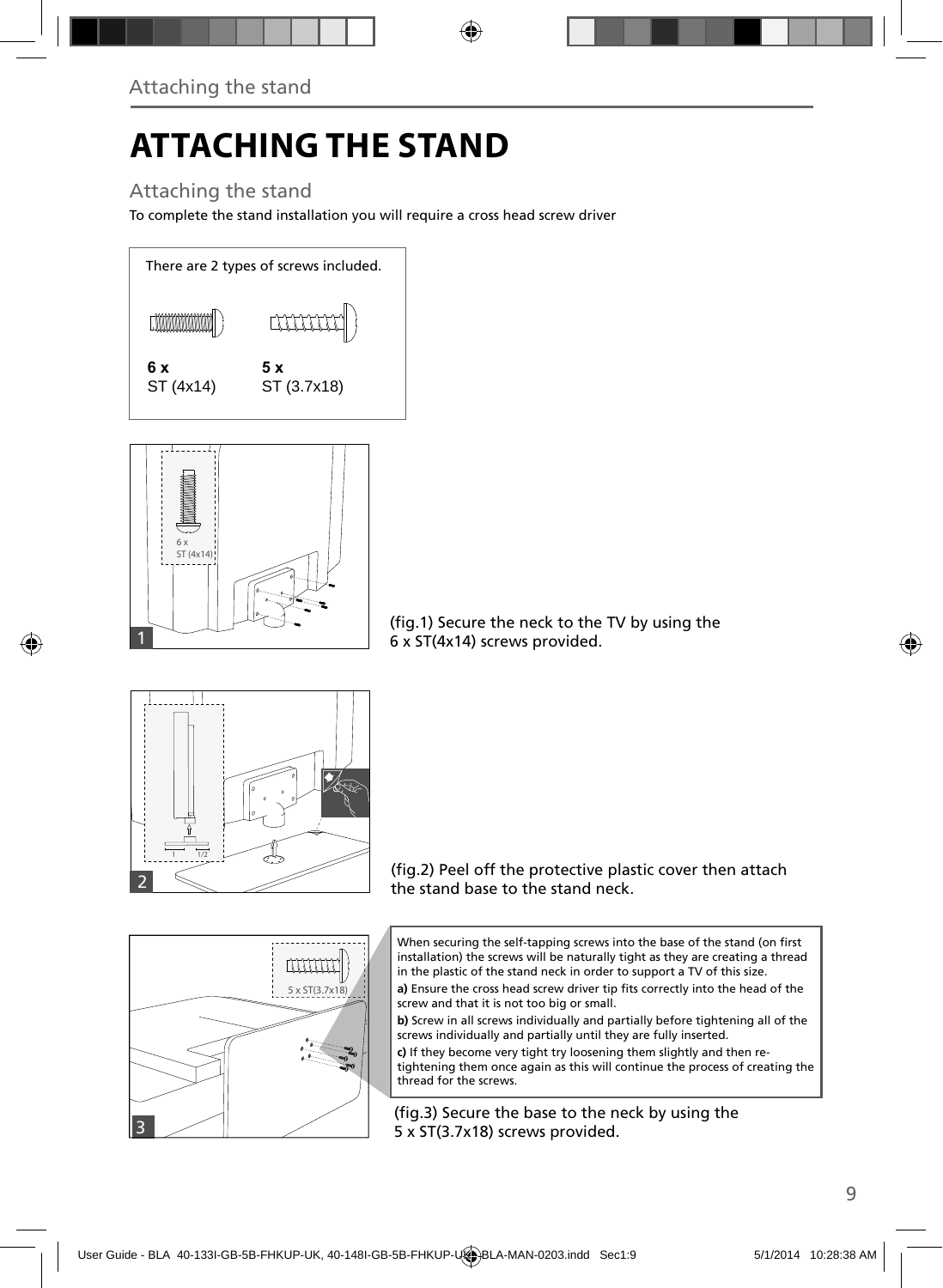### **DETACHING THE STAND**

#### Detaching the stand

Remove the screws highlighted then remove the stand base and neck from the rear of the TV set.



### Securing the TV to a Wall

For maximum security in the home when using a TV with its stand anti-tip straps should be fitted. These are available from supermarket websites and other websites and are an easy, inexpensive and effective way of ensuring your TV stays safely upright. Straps are designed to be attached to the rear of the TV and then tethered to the wall of the furniture the TV is stood on, if wood. (The 2 images should appear underneath this text).

Note - Please ensure that children do not climb on the TV set.

**A)** Using one or both of the top wall-mounting holes and screws (the screws are already supplied in the wall mounting holes) fasten one end of the fastening cord/s to the TV.



**B)** Secure the other end of the fastening cord/s to your wall. (you will need screws/fixings suitable for your wall type - available separately from most DIY stores).



The Royal Society for the Prevention of Accidents is urging people to take care with flat-screen televisions.

RoSPA stated in 2010 that "Toddlers are particularly at risk of pulling flat-screen televisions on to themselves. They are unsteady on their feet and are attracted by colourful television images."

The risk is increased as televisions become lighter.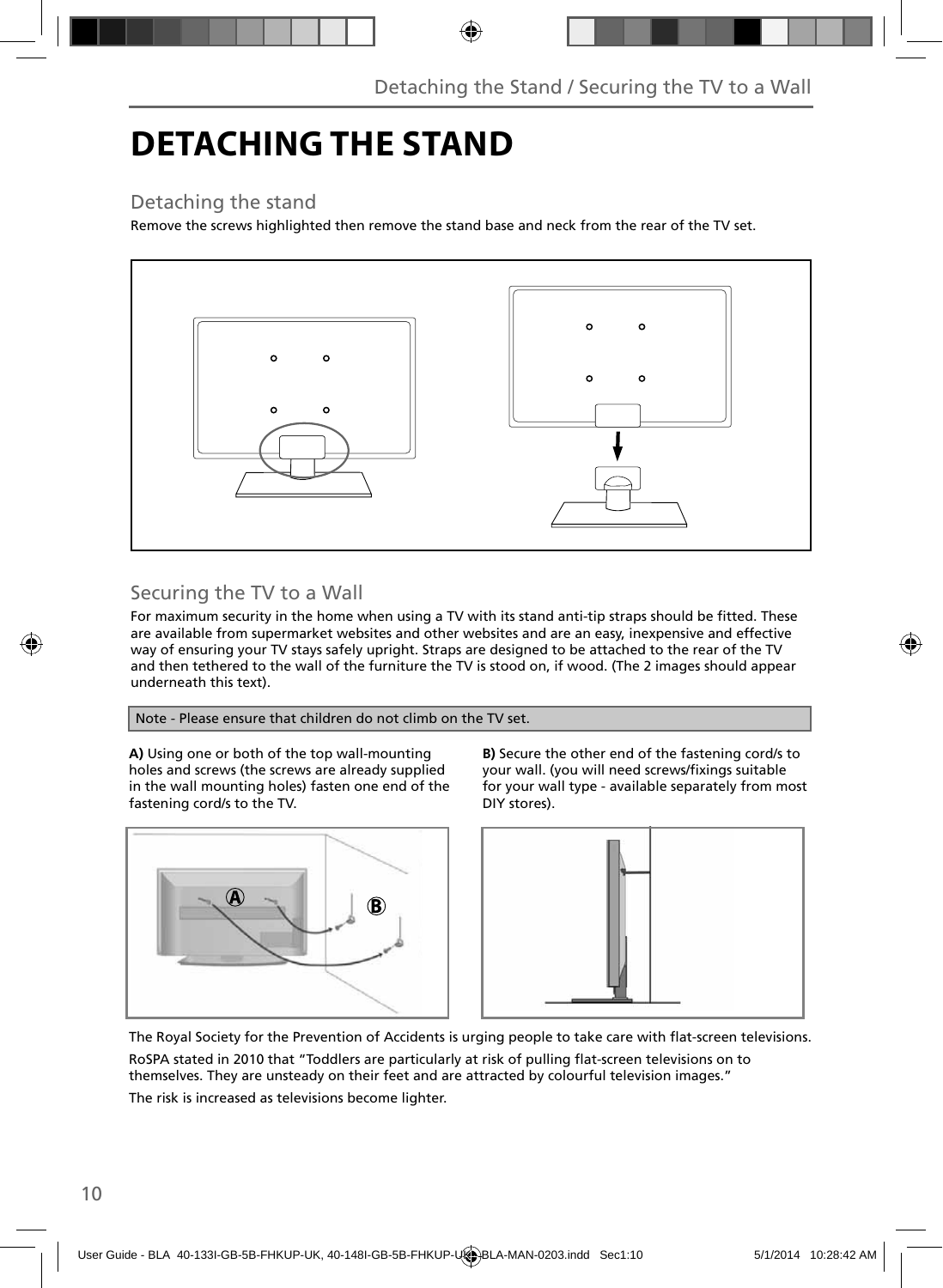### **WALL MOUNTING**

Wall mounting the TV

IMPORTANT - Before drilling any holes in the wall ensure you are not drilling where there could be any electric wires, water or gas pipes.



1) Remove the four screws highlighted that are supplied in the wall mounting holes.

2) The wall mount can now be easily attached to the mounting holes on the rear of the TV.

For optimum viewing, if wall mounting the TV higher than eye level, the TV should be tilted downwards so that the TV's screen is 'face on'. See fig 1 and 2

For VESA wall mounting information please refer to the Technical Specification page.

Important – If wall mounting this TV, only use the screws already provided in the wall mounting holes. Using other screws which are longer could cause irreparable damage to internal parts.

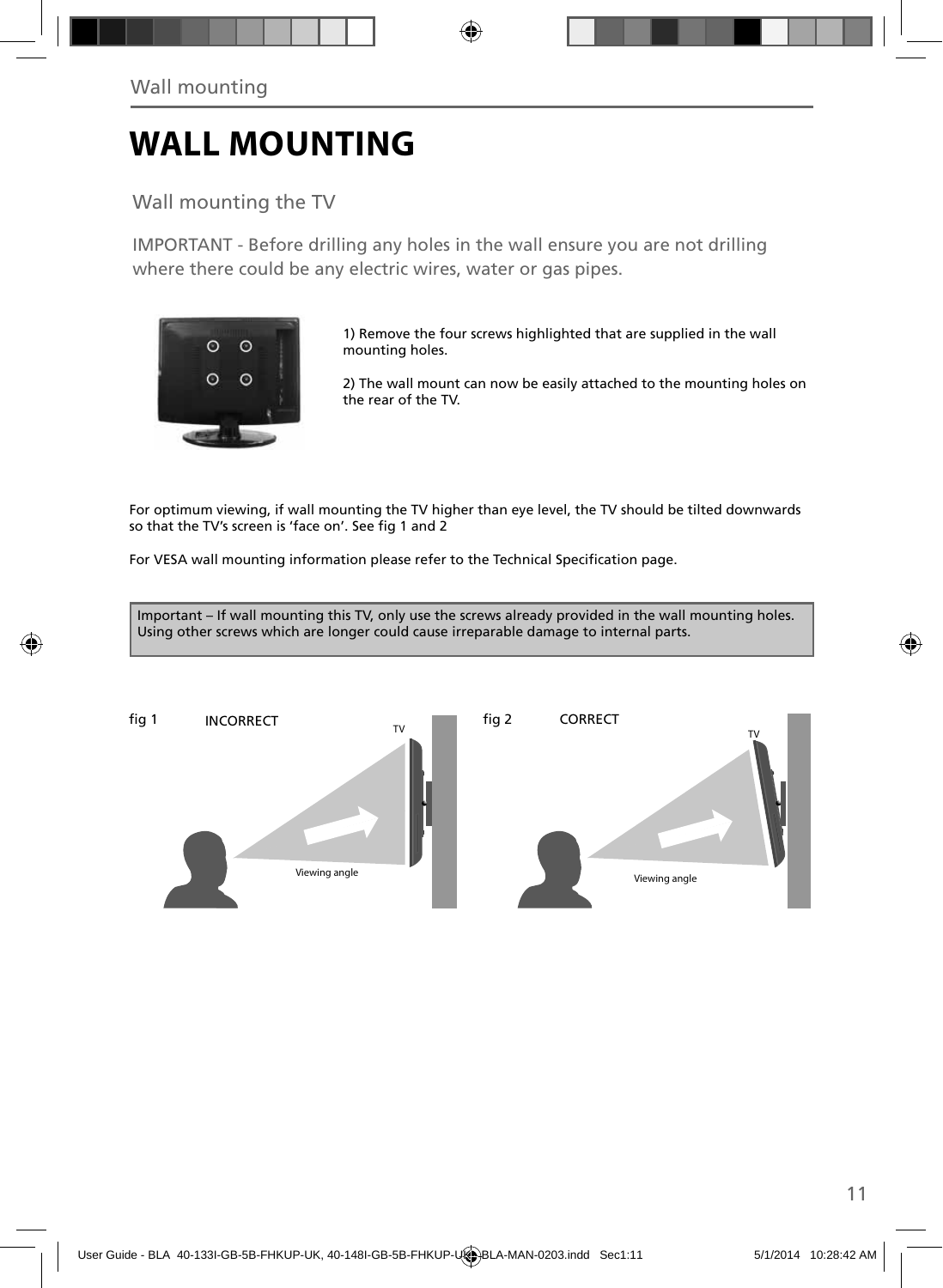### **TV BUTTONS & SOURCE MENU**



Volume up and menu right 7

#### Choosing Mode Input/Source

To switch between the different input/ connections.

A) Using the buttons on the remote control:

1) Press [SOURCE] - The source menu will appear. 2) Press  $[V]$  or  $[\Lambda]$  to select the input you require. 3) Press [OK].

B) Using the buttons on the Television:

1) Press [SOURCE]. 2) Scroll up / down using CH+/ CH- buttons to the input/source you require. 3) Press Vol+ to change input/source to the one selected.



Example of Source menu depending on the TV model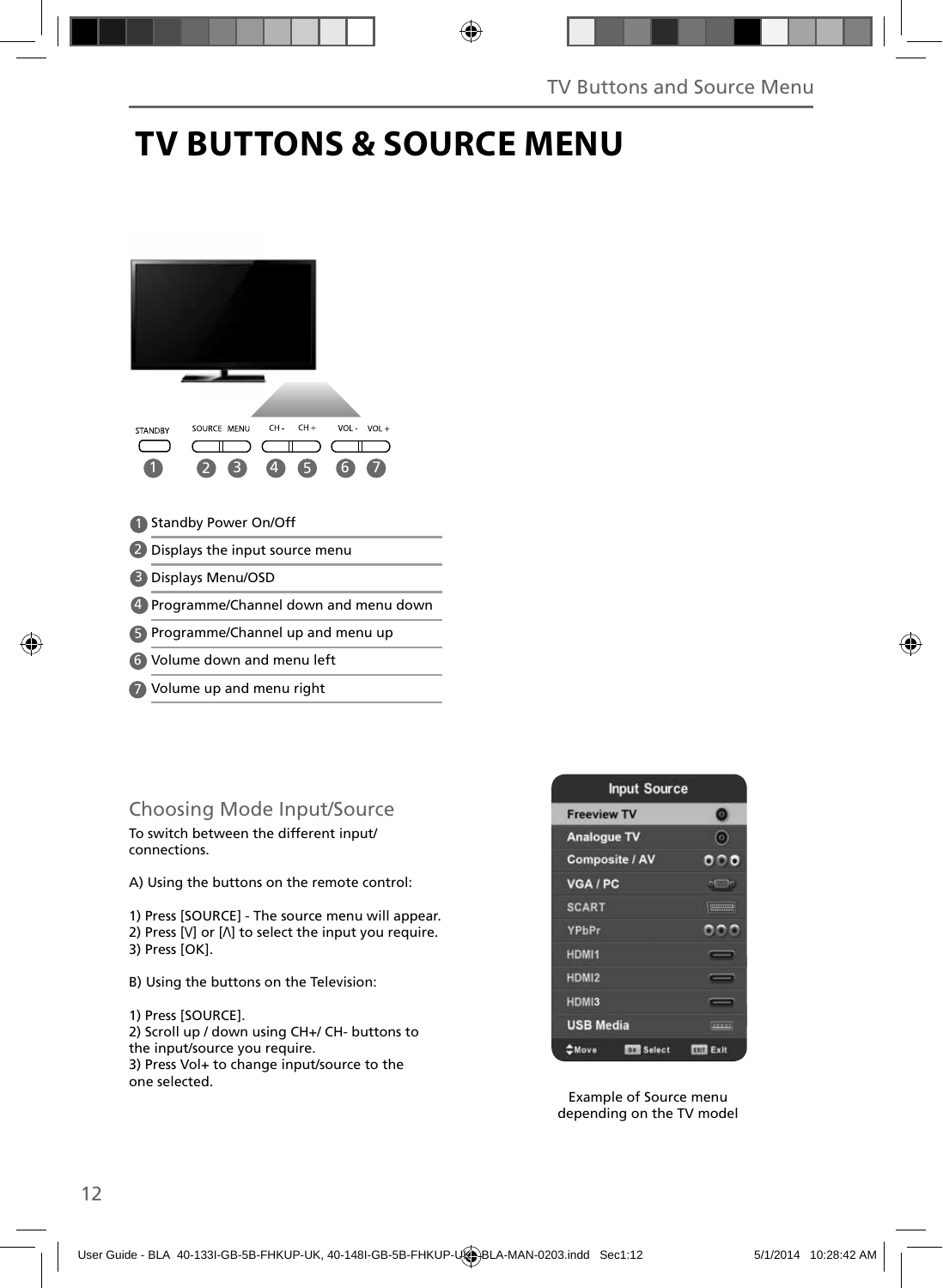### **REMOTE CONTROL**

|      | STANDBY - Switch on TV when in standby or vice versa<br>MUTE - Mute the sound or vice versa<br>DTV - Switch to Digital source<br>RADIO - Switch to radio whilst in Digital source<br>USB - Switch to USB source<br>⊙ DVD - Switch to DVD source                                                                                     |
|------|-------------------------------------------------------------------------------------------------------------------------------------------------------------------------------------------------------------------------------------------------------------------------------------------------------------------------------------|
|      |                                                                                                                                                                                                                                                                                                                                     |
|      | NUMBER BUTTONS - 0 - 9 to select a TV channel directly.<br>TV GUIDE - Opens the 7 Day TV Guide (Digital mode)<br>$\mathbb{C}$ - To return to the previous channel viewed                                                                                                                                                            |
| 3)   | VOL $(+/-)$ - To increase / decrease the sound level<br>P.MODE - Scrolls through picture mode options<br>S.MODE - Scrolls through sound mode options<br>FAV - To display favourites menu<br>CH (+/-) - To increase or decrease the channel being watched<br>MENU - To display OSD menu<br>EXIT - To exit all menus                  |
|      | (A/V/4/M/OK) - Allows you to navigate the on-screen menus<br>and adjust the system settings to your preference<br>SOURCE - To display the input/source menu<br>INFO - Press once for now/next channel information<br>Press twice for programme information about current<br>programme                                               |
|      | ASPECT - To switch the screen between the different picture<br>formats<br>SLEEP - Press repeatedly to cycle through the sleep options<br>AUDIO - To change the audio language (if available)<br>SUBTITLE - To switch the dialoque at the bottom of the screen<br>(on/off)                                                           |
|      | TEXT - To enter/exit Teletext (Analogue TV)<br>TEXT HOLD - Teletext mode - Hold current page which is<br>displayed (Analogue TV)<br>DISPLAY - To switch off the screen when listening to radio<br>TEXT/DVD ZOOM - Zoom function for Teletext and DVD<br>n (ග) DVD MENU/RECORD - Access the DVD root menu and USB<br>record function |
| య⊚⊡  | - To restart the current chapter<br>$\widetilde{\mathbf{m}}$ - To advance forward to the next chapter<br>◯ - To stop the playback/Eject Disc<br>(To EJECT the disc press/hold the ■/▲ button for 4 seconds)<br>+ To play in fast rewind mode<br>- To play in fast forward mode                                                      |
|      | - To play/pause<br>o b DVD SETUP/REC LIST - Opens up DVD Menu or Opens the list                                                                                                                                                                                                                                                     |
|      | of what has been previously recorded                                                                                                                                                                                                                                                                                                |
|      | □ ⊙ > GOTO - To go to a specific chapter<br>A-B - Press once to set point, press a second time to return                                                                                                                                                                                                                            |
|      | to point                                                                                                                                                                                                                                                                                                                            |
|      | @ ANGLE - Select different angle of DVD                                                                                                                                                                                                                                                                                             |
|      | $\sim$ 3D - Change to 3D mode                                                                                                                                                                                                                                                                                                       |
| ⊒⊚⊫⊳ | REPEAT - To repeat playback                                                                                                                                                                                                                                                                                                         |
|      |                                                                                                                                                                                                                                                                                                                                     |
|      |                                                                                                                                                                                                                                                                                                                                     |
| (ഗ   | For Models with Integrated DVD players                                                                                                                                                                                                                                                                                              |



间  $\sqrt{2}$ ╲

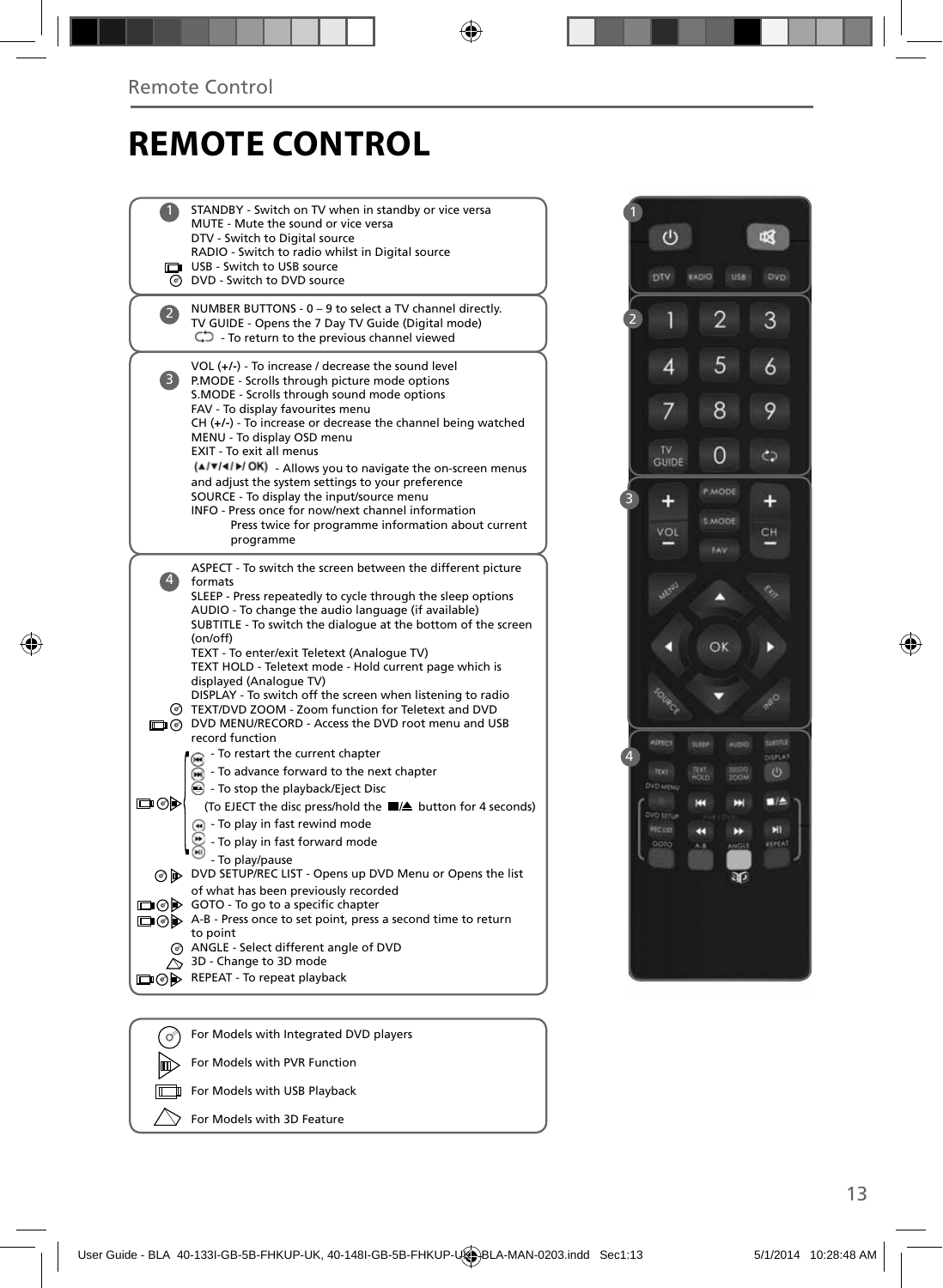### **CONNECTIONS**



| $\circledcirc$<br>COAX | HDM <sub>1</sub> | HDMI <sub>2</sub> | <b>WWWW</b><br><b>SCART</b> | O<br>VGA/PC(Audio in) | $\circ$ (:::) $\circ$<br>VGA/PC IN | ⊚<br>rf In |
|------------------------|------------------|-------------------|-----------------------------|-----------------------|------------------------------------|------------|
| ▬                      |                  |                   |                             |                       | IV                                 |            |

|   | Video      | Video Input                                                  |
|---|------------|--------------------------------------------------------------|
| В | R/L        | R/L Audio shared for Video/Composite<br>and component/ YPbPr |
|   | HDMI3      | <b>HDMI</b> Input                                            |
|   | <b>USB</b> | USB port                                                     |
| а | YPhPr      | HD input (Ypbpr)                                             |
|   | CI CARD IN | Common Interface module                                      |
|   | Earphones  | Earphone Input                                               |

| A | COAX Audio Out    | Digital Coax Output  |
|---|-------------------|----------------------|
|   | HDMI <sub>1</sub> | <b>HDMI</b> Input    |
|   | HDMI <sub>2</sub> | <b>HDMI</b> Input    |
| ĸ | <b>SCART</b>      | <b>SCART Input</b>   |
|   | VGA PC Audio In   | 3.5mm PC audio input |
|   | VGA PC            | <b>VGA-PC input</b>  |
|   | <b>RFIN</b>       | RF / TV Aerial Input |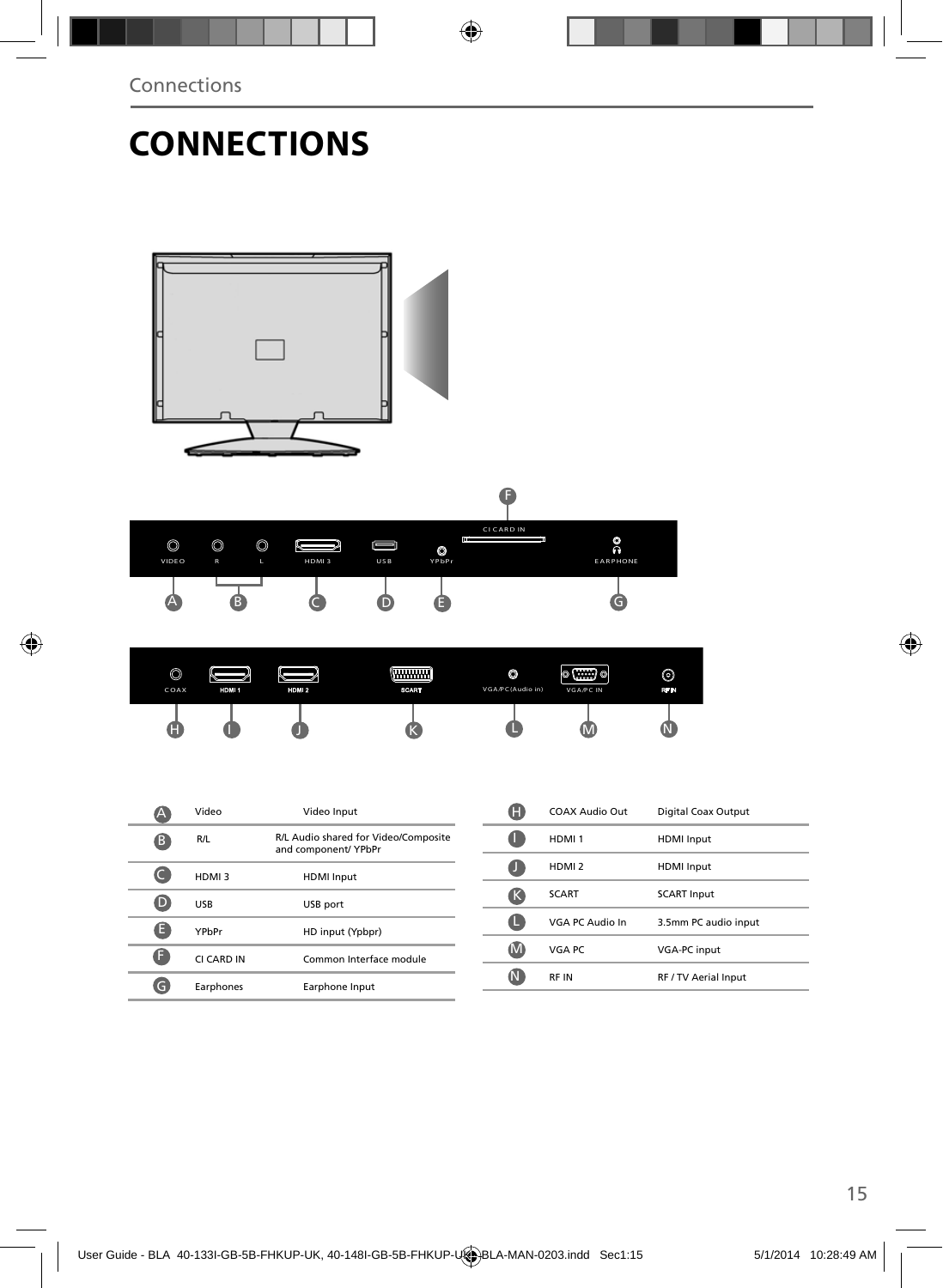## **CONNECTIONS**

#### Connecting to a device with video Composite AV/Video output

TV Source should be set to Video



#### Connecting to a device with SCART output

#### TV Source should be set to SCART



### Connecting to a device with HDMI output

A HDMI cable can output both video and audio and enables you to enjoy digital-quality video and audio with minimal loss of quality.

TV Source should be set to the corresponding HDMI port (HDMI 1, HDMI 2 etc)



Note: To use this model TV as a PC/laptop monitor it will need to be connected via the VGA input, it can not be used as a PC/laptop monitor via the HDMI input. The HDMI Input is provided to view digital content with compatible external devices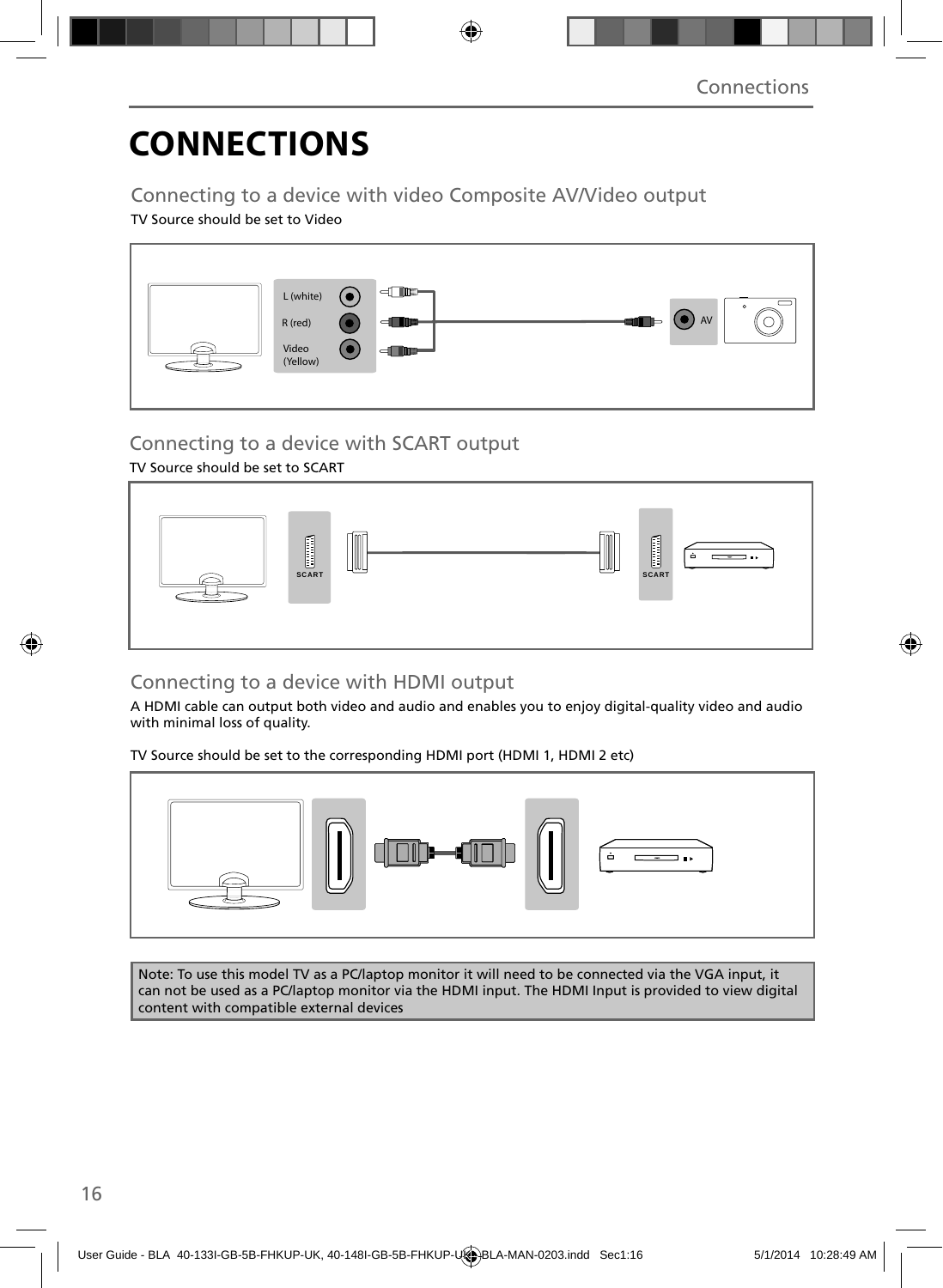## **CONNECTIONS**

### Connecting to a device with Component/YPbPr output

If you are supplied with a cable from the device which has RED, GREEN, BLUE, RED & WHITE connectors you must connect via Component (for picture) and by phono cable (for sound).

TV Source should be set to Component.



Connecting to a device with VGA/PC output (Laptop or Desktop Computer) TV Source should be set to VGA/PC



#### Connecting to an external audio device (Amplifiers, Surround Sound, Sound Bars etc\*)

When connecting via the TV's 3.5mm Earphone output, this will disable the TV speakers.

There are two options to connect a device via the 3.5mm Earphone Output. \*Connecting cables not included .

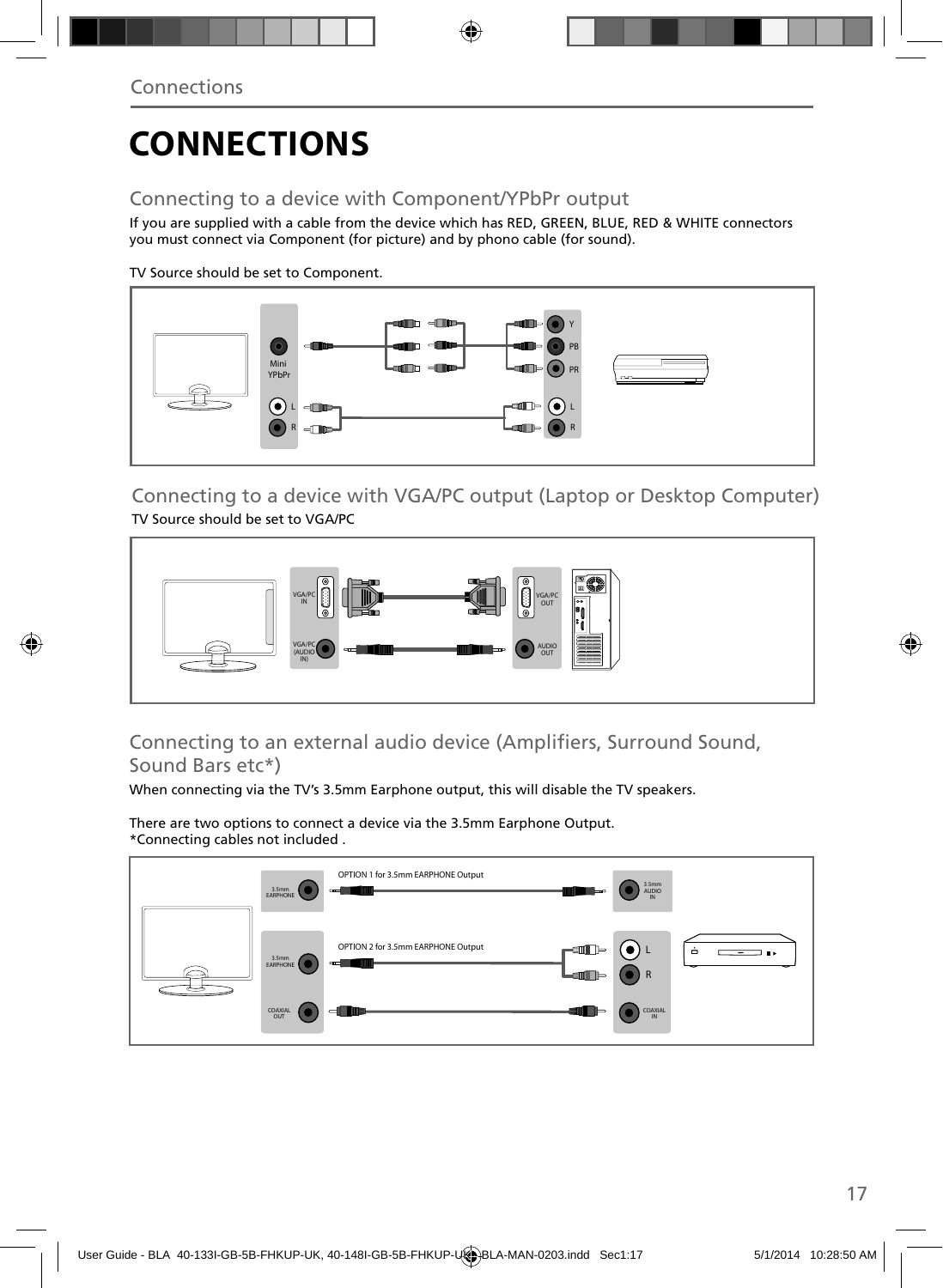### **CHANNEL MENU**





To access this menu, press [MENU] button on the remote control. To enter a menu press [OK]

If you wish to make changes to any of the default settings, use the scroll  $\blacktriangle \blacktriangledown \blacktriangleright \blacktriangleleft$  buttons. To confirm any settings press [OK] button. To exit this menu at anytime, press [EXIT] button.

Auto Tuning - Allows you to retune the television for all digital channels, digital radio stations and

#### analogue channels

Analogue Manual Tuning - Allows you to manually tune your analogue signal

Freeview/Saorview Manual Tuning - Allows you to manually tune your digital signal

Channel Edit - Allows you to delete, move, skip and add favourite channels

| <b>Channel Edit</b>                        |            |
|--------------------------------------------|------------|
| BBC1<br>П                                  | <b>OTV</b> |
| BBC <sub>2</sub><br>2                      | onv        |
| 3<br>ITVI                                  | ony        |
| Channel 4<br>4                             | otv        |
| 5<br>five                                  | ory        |
| BBC <sub>3</sub><br>6                      | OTV        |
| 7<br>BBC4                                  | ony        |
| IV2<br>8                                   | otv        |
| SKY1<br>g                                  | <b>OTV</b> |
| <b>10 SKY2</b>                             | otv        |
| Delete<br><sup>#</sup> FreeTV<br>Move<br>۰ | Skip       |
| <b>OK</b><br>Fav<br>Select<br>Menu         | Back       |

Schedule List - Lists your programme reminders

Signal Information - Allows you to view signal frequency, signal quality and signal strength CI Information - Pay per view services require a "smartcard" to be inserted into the TV. If you subscribe to a pay per view service the provider will issue you with a 'CAM' and a "smartcard". The CAM can then be inserted into the COMMON INTERFACE PORT (CI Card In).

Tip: If you do not press any buttons for 30 seconds, the menu will automatically exit. You can change the length of time before the menu exits automatically - see 'Menu Duration' in the Setup Menu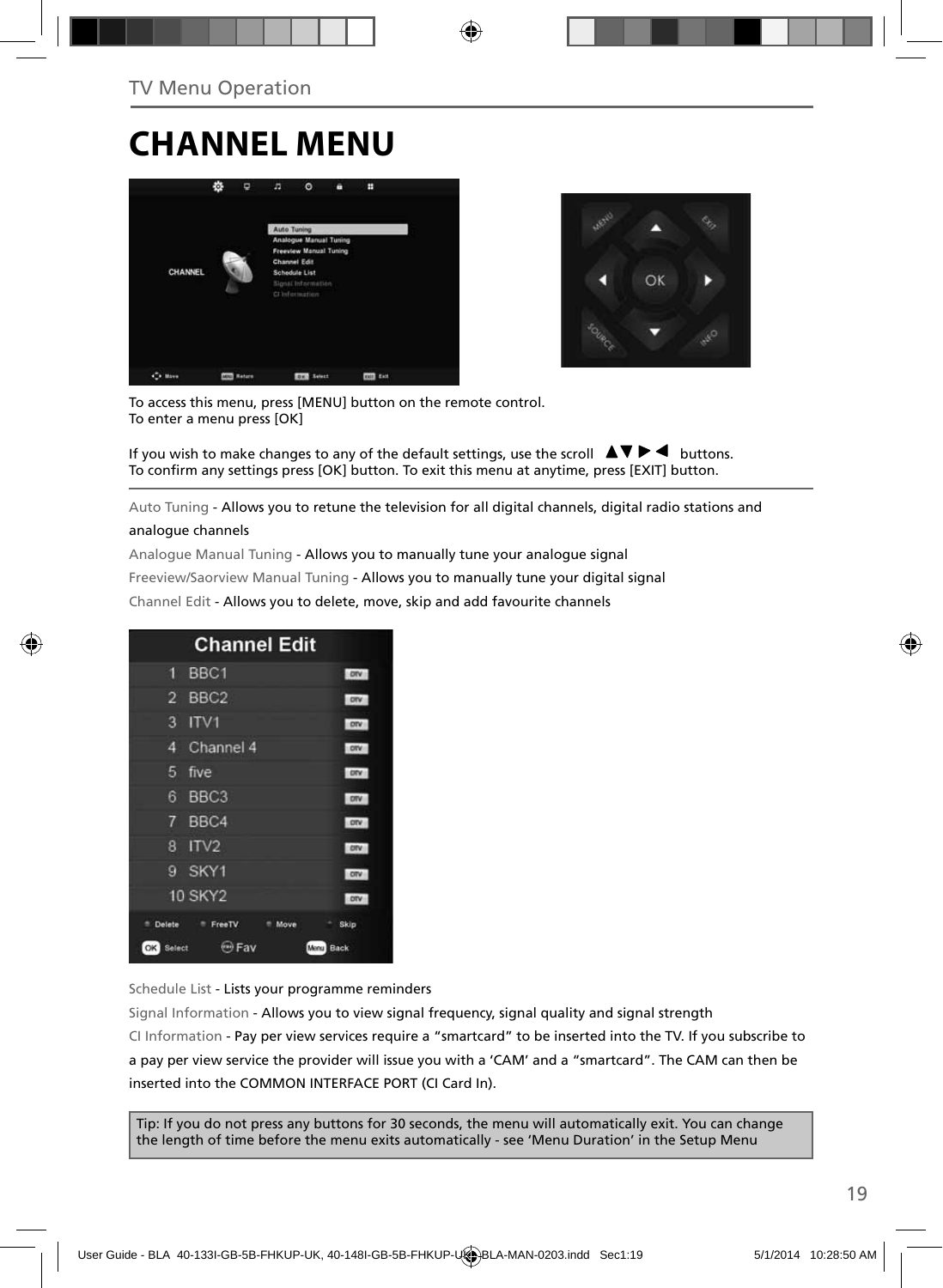### **PICTURE MENU**





To access this menu, press [MENU] button on the remote control and scroll right. To enter a menu press [OK]

If you wish to make changes to any of the default settings, use the scroll  $\Delta \nabla \blacktriangleright$   $\blacktriangleleft$  buttons. To confirm any settings press [OK] button. To exit this menu at anytime, press [EXIT] button.

| 1155557111<br>CHOOSE HOTH LITE TOHOWING PICSCLS. |                                                            |  |  |
|--------------------------------------------------|------------------------------------------------------------|--|--|
| Dynamic                                          | Recommended settings for fast moving pictures              |  |  |
| Standard                                         | Standard settings                                          |  |  |
| Mild                                             | Set to be lighter in colour and less bright                |  |  |
| Personal                                         | Lets you manually alter all the settings                   |  |  |
| Economy                                          | Power saving mode which reduces the energy used by up to   |  |  |
|                                                  | 25% (by reducing the power to the LED/LCD panel).          |  |  |
|                                                  | In Economy mode, the TV will switch itself to Standby mode |  |  |
|                                                  | after 3-5 hours in the event that the TV buttons or remote |  |  |
|                                                  | control buttons are not pressed (change the picture mode   |  |  |
|                                                  | to another setting to de-activate this function)           |  |  |

**Picture Mode** - Choose from the following presets:

You can make the following adjustments in **Personal** mode:

Contrast - Switch the balance between black and white.

Brightness - Increase or decrease the brightness of the picture.

Colour - Increases the colour from black and white.

Tint - Lets you increase or decrease the level of tint within the picture

(only available in VGA/PC source mode).

Sharpness - Increase or decrease the sharpness of the picture.

#### **Colour Temperature** Choose from the following presets:

| Normal | Default settings                  |
|--------|-----------------------------------|
| Warm   | Increases red within the picture  |
| Cold   | Increases blue within the picture |

**Noise Reduction** - Choose from the following presets:

| Off    | Turns noise reduction off  |
|--------|----------------------------|
| Low    | Minor system adjustment    |
| Middle | Medium system adjustments  |
| High   | Maximum system adjustments |
|        |                            |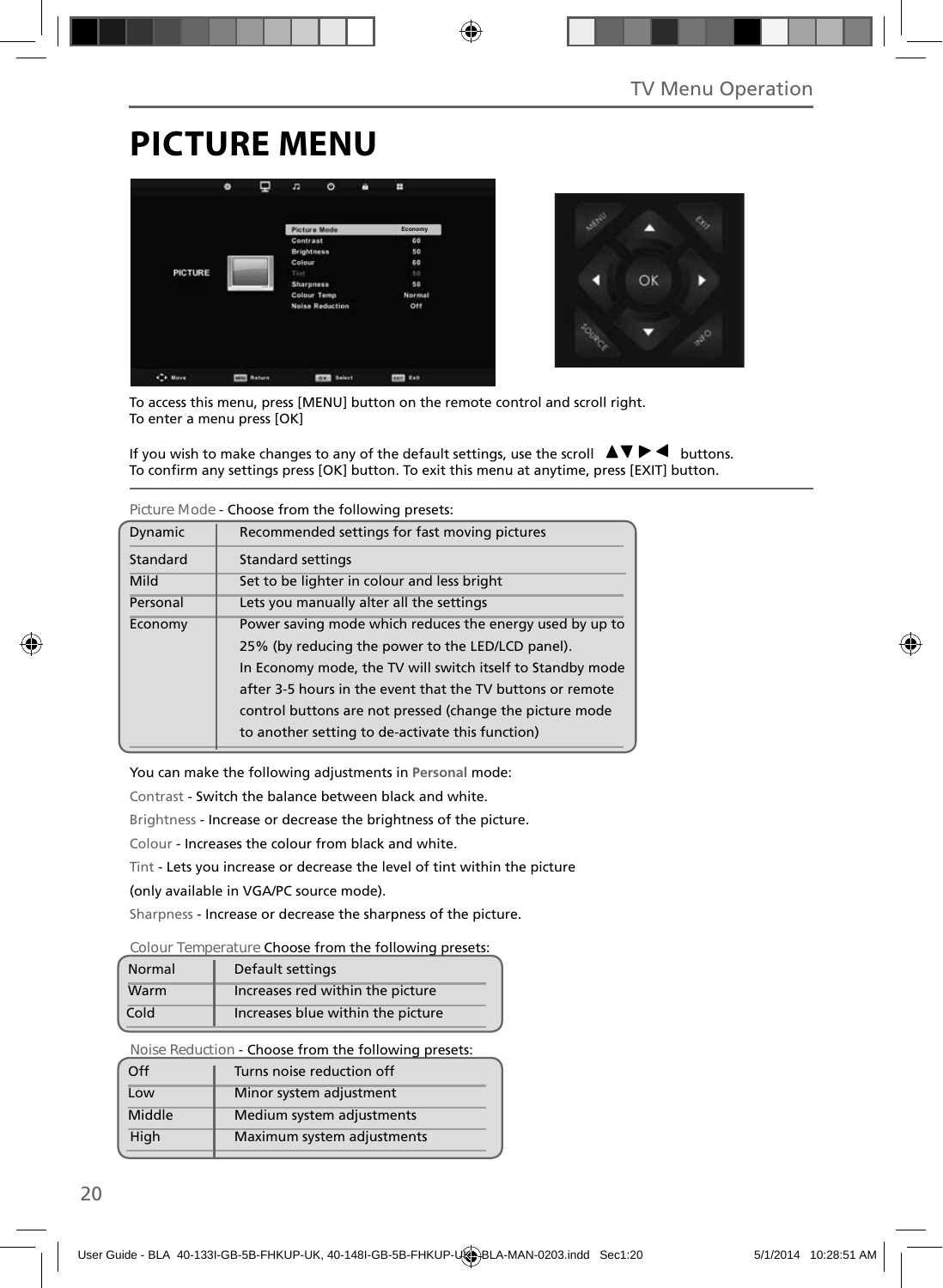### **SOUND MENU**





To access this menu, press [MENU] button on the remote control and scroll right. To enter a menu press [OK]

If you wish to make changes to any of the default settings, use the scroll  $\blacktriangle \blacktriangledown \blacktriangleright \blacktriangleleft$  buttons. To confirm any settings press [OK] button. To exit this menu at anytime, press [EXIT] button.

**Sound Mode** - Choose from the following presets

| Standard     | Default settings                        |
|--------------|-----------------------------------------|
| <b>Music</b> | Emphasises music over voices            |
| <b>Movie</b> | Provides live and full sound for movies |
| Sports       | Emphasises sound for sports             |
| Personal     | Selects your personal sound settings    |

 **Tip:** Treble and bass levels can only be adjusted when the sound mode 'Personal' is selected.

Treble - To adjust the amount of high frequency within the sound

Bass - To adjust the amount of low frequency within the sound

Balance - To switch the sound between the left and right speakers

Auto Volume Level (AVL) - When 'on' is selected, the volume will attempt to stay at a constant level

regardless of TV programme and advertisements

Digital Output - This is the digital COAX Audio output. Choose from the following options:

| Off        | To turn off Digital Output                                                            |
|------------|---------------------------------------------------------------------------------------|
| Auto       | Selects the best settings automatically                                               |
| <b>PCM</b> | Select this option if you are connecting to a Stereo Hi-fi via coax cable (Pulse-code |
|            | modulation (PCM) is a digital representation of an analogue signal)                   |

Audio Description - This allows the user to turn Audio Description on or off (Audio Description is a service available on certain programmes. It provides a description of what is happening during the selected programme for a person who is visually impaired)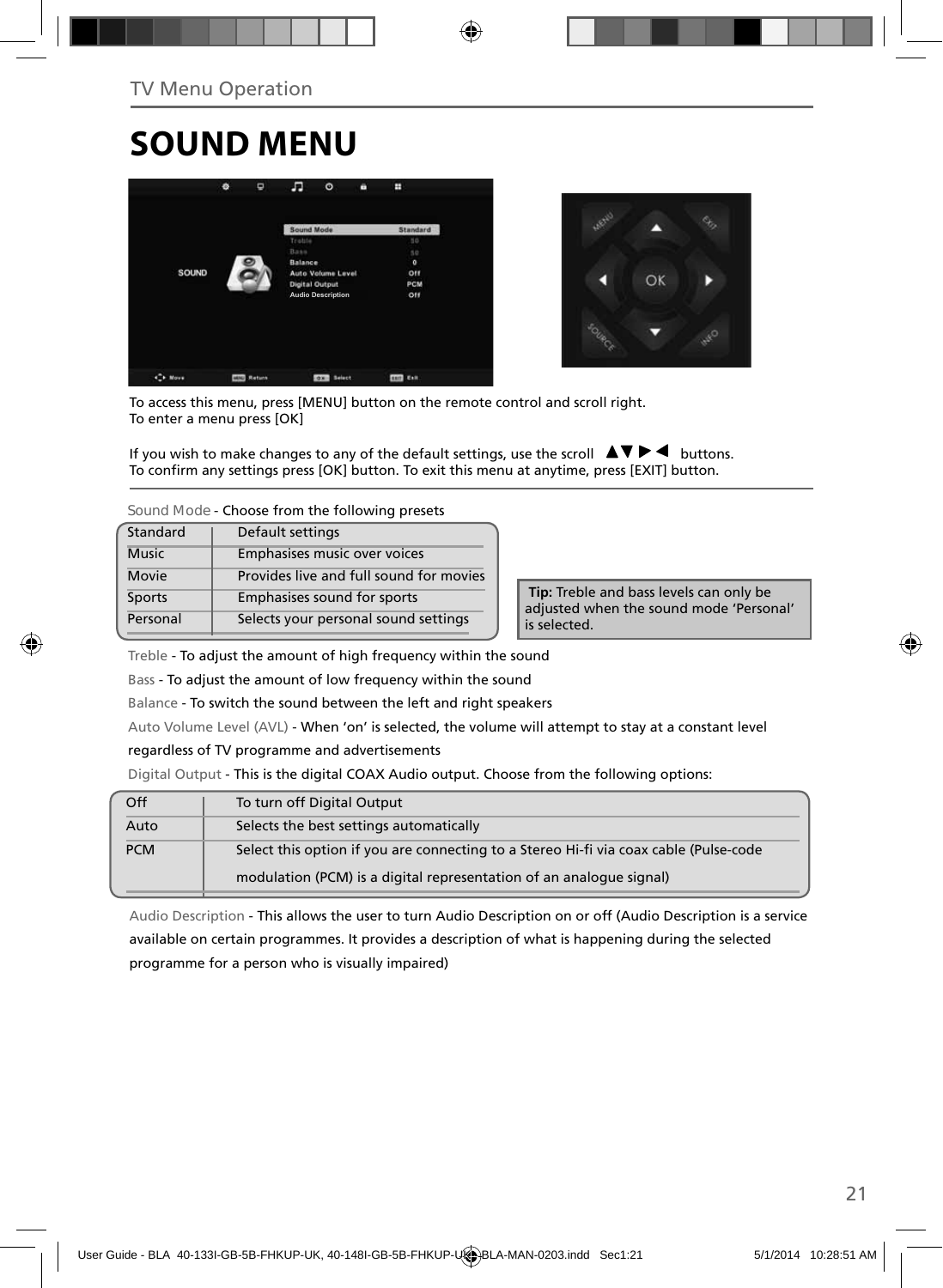### **TIME MENU**





To access this menu, press [MENU] button on the remote control and scroll right. To enter a menu press [OK]

If you wish to make changes to any of the default settings, use the scroll  $\Box \Box \Box \Box$  buttons. To confirm any settings press [OK] button. To exit this menu at anytime, press [EXIT] button.

Clock - Shows the date and time

Off Time - Allows you to set a specific time for your TV to turn off

On Time - Allows you to set a specific time for your TV to turn on, the channel it will then display, the

source it will be on and also the volume. This function can then be toggled to repeat every day or a

certain day (the TV must be in standby mode for this to be effective)

Time Zone - Change your current time zone

Sleep Timer - Lets you set the sleep timer so the television automatically switches off after a set amount of

time. Off -> 10min -> 20min -> 30min -> 60min -> 90min -> 120min -> 180min -> 240min

Auto standby - Set Auto standby between 3 hours, 4 hours and 5 hours (to turn off this function you must exit Home Mode in the Picture Menu)

OSD Timer - Lets you adjust the amount of time the On Screen Menu stays on the screen before disappearing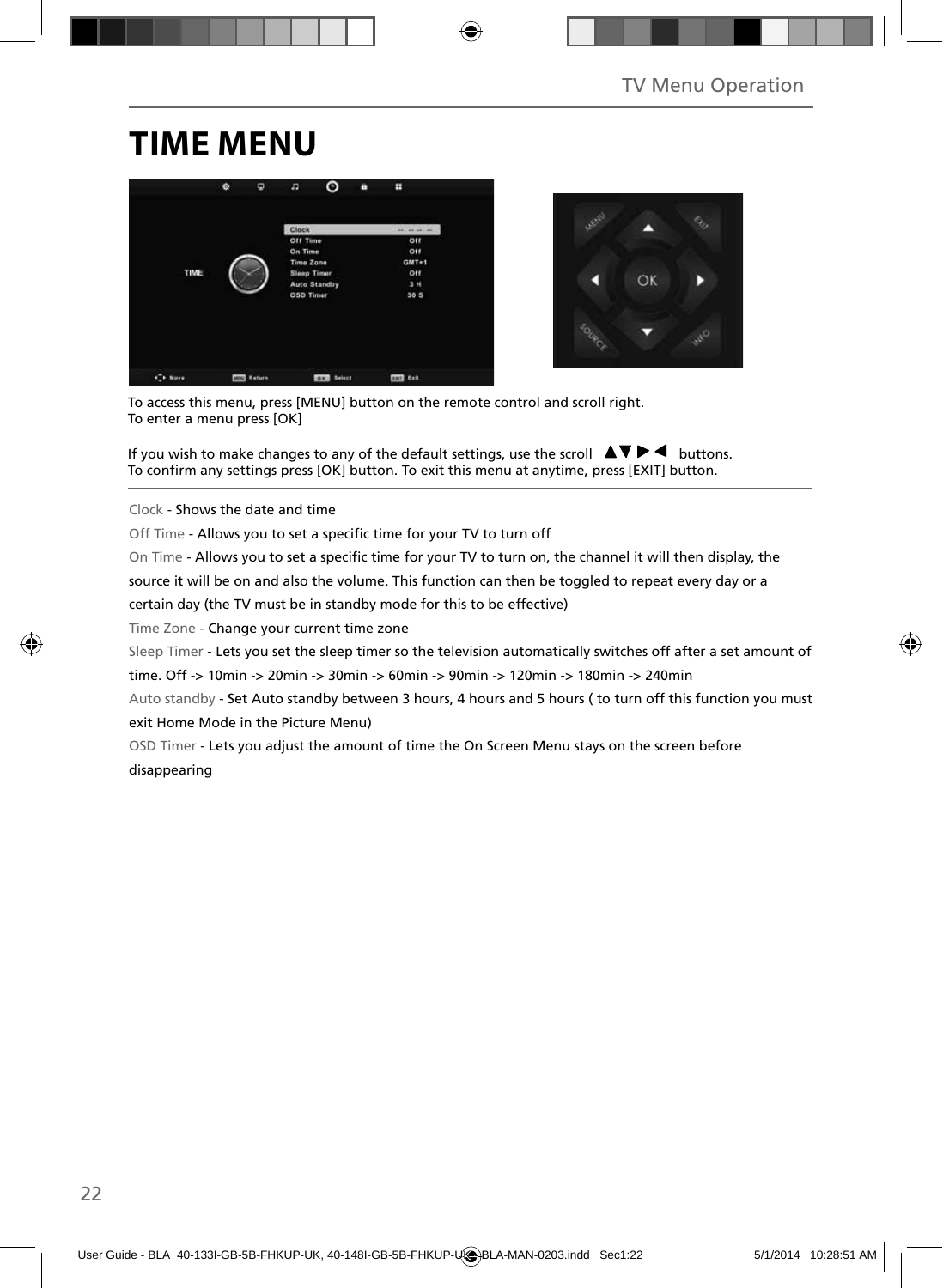### **SYSTEM/HOTEL LOCK MENU**





To access this menu, press [MENU] button on the remote control and scroll right. To enter a menu press [OK]

If you wish to make changes to any of the default settings, use the scroll  $\blacktriangle \blacktriangledown \blacktriangleright \blacktriangleleft$  buttons. To confirm any settings press [OK] button. To exit this menu at anytime, press [EXIT] button.

System/Hotel Lock - Allows you to lock or unlock the menu. You will be asked to enter a 4 digit password

Use the **◄** button to quit the password input or use the **►** button to clear. Default password is 0000.

TV Button Lock - Allows you to lock the buttons on the side of the TV set

Parental Guidance - Allows you to set the rating to block certain content based on age information

Default Source - Allows the user to set the default source. The default source is the source the TV starts on when first switched on

Default Channel - Allows the user to set a channel as the default channel on the Digital source. The

default channel is the channel the TV starts on when first switched on

Source Lock - Allows you to lock the source menu

Channel Lock - Allows you to lock certain channels manually

Max Volume - Allows you to adjust and set the maximum volume

Change Password - Allows you to change the password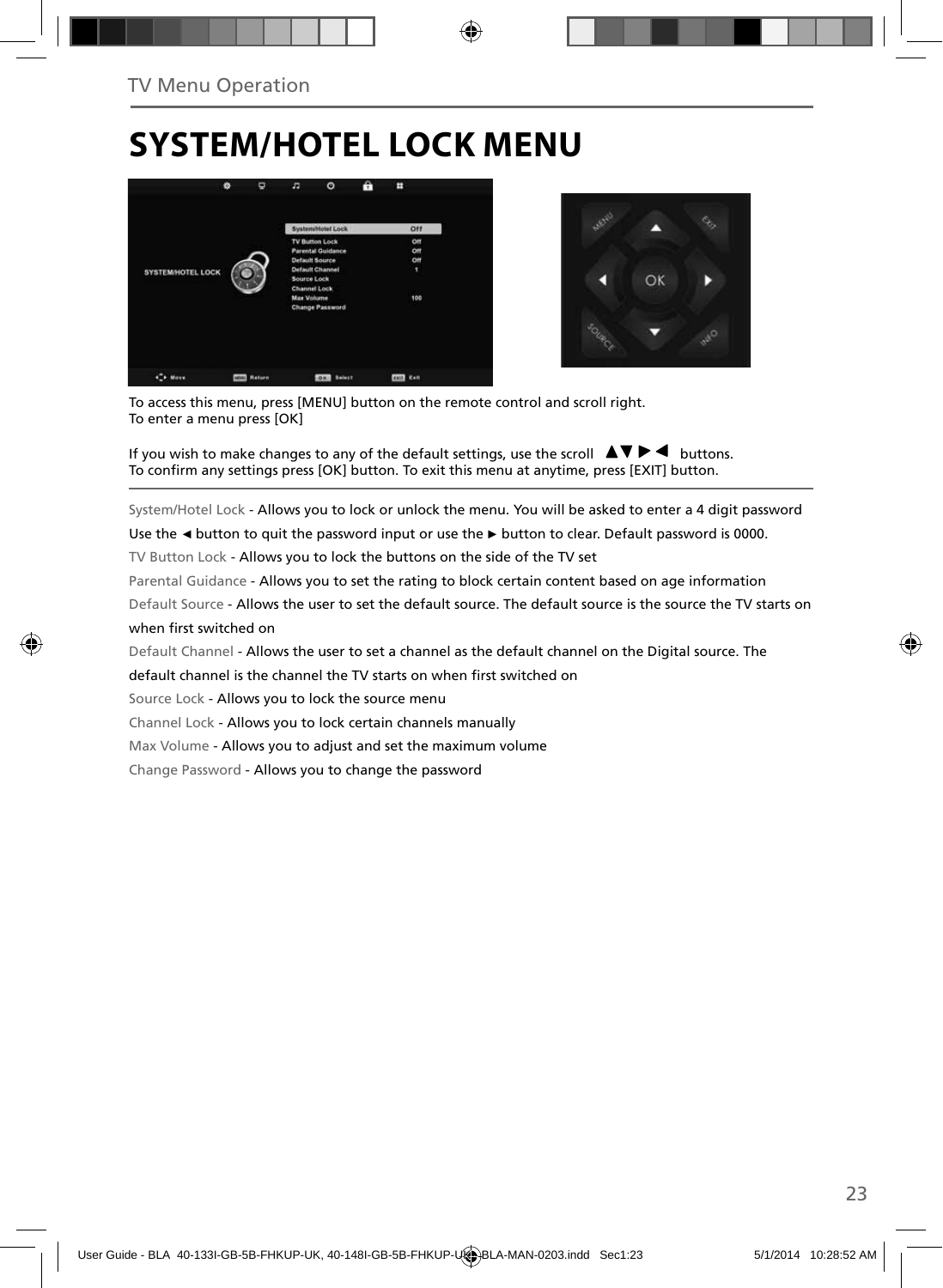### **SETUP MENU**





To access this menu, press [MENU] button on the remote control and scroll right. To enter a menu press [OK]

If you wish to make changes to any of the default settings, use the scroll  $\Box \Box \Box \Box$  buttons. To confirm any settings press [OK] button. To exit this menu at anytime, press [EXIT] button.

Language - Allows you to change the language of the menu

Audio Language - Shows the current audio language

Subtitle Language - Shows the current subtitle language

Hearing Impaired - This allows the user to turn on the Hearing Impaired function, this produces subtitles

on the screen which provide a description of what is happening during the selected program.

PVR File System - Allows you to view the format and performance of a USB key

Aspect Ratio - Within the UK the picture format varies depending on the channel/broadcast. There are a

Stretch

number of different options to best meet your needs





Displays the 4:3 picture in its original size. Side bars are shown to fill the 16:9 screen

Original 16:9

Will display the picture from the broadcaster without any change



Fills the screen with a regular 16:9 signal and 4:3 picture format will be stretched to fill the screen





The picture is the correct proportion but zoomed in to fill the screen



Displays the 14:9 picture in the correct proportion. As a result side bars are shown on the screen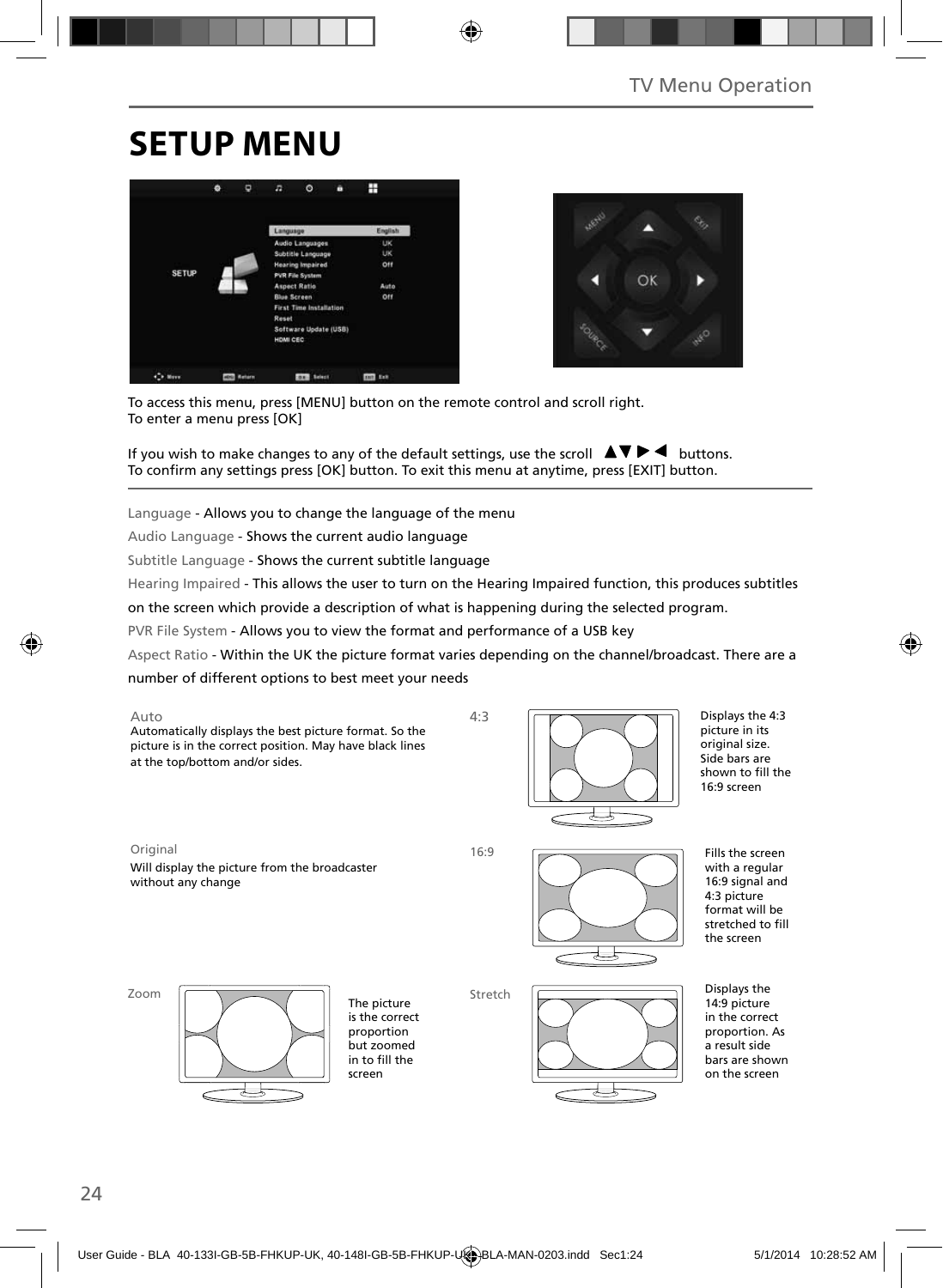### **SETUP MENU**





To access this menu, press [MENU] button on the remote control and scroll right. To enter a menu press [OK]

If you wish to make changes to any of the default settings, use the scroll  $\Box \blacktriangledown \blacktriangleright \blacktriangleleft$  buttons. To confirm any settings press [OK] button. To exit this menu at anytime, press [EXIT] button.

Blue Screen - Changes the background when there is no input between clear and a blue background (Only available on some sources)

First Time Installation - Allows you to access the First Time Installation menu and retune the TV set Reset - This resets the menus to factory settings and clears all the TV channels from the television. Software Update (USB) - From time to time we may release new firmware to improve the operation of the television (available to download). This menu lets you install the new software/firmware onto the television. Further details of how to do this will be issued with the firmware. Contact the helpline or refer to the 'product support' section of the website

HDMI CEC (Consumer Electronic Control) - Allows HDMI devices to control each other and allows the user to operate multiple devices with one remote control. (only available with compatible devices)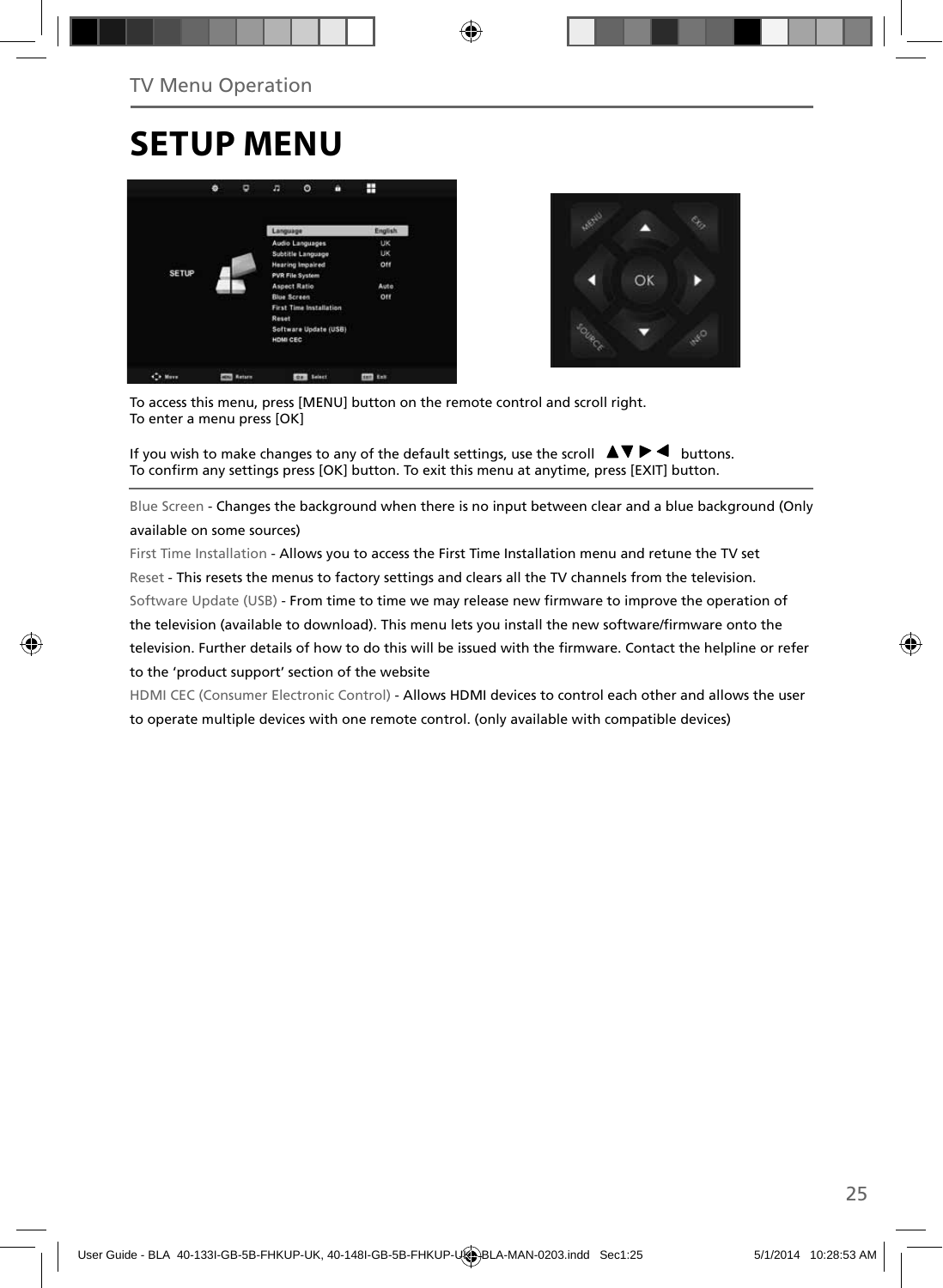## **7 DAY TV GUIDE**

TV Guide is available in Freeview/Saorview TV mode. It provides information about forthcoming programmes (where supported by the Freeview/Saorview channel). You can view the start and end time of all programmes and on all channels for the next 7 days and set reminders.

1) Press [TV GUIDE]. The following 7 Day TV Guide will appear..

| 7 Day TV GUIDE                                                                                                                                                                                                                                                                                                                                 |             |                                                 |  |
|------------------------------------------------------------------------------------------------------------------------------------------------------------------------------------------------------------------------------------------------------------------------------------------------------------------------------------------------|-------------|-------------------------------------------------|--|
| 10 Years Younger: The Challenge<br>Season <sub>2</sub><br>Support worker Janice Cassidy's lifestyle of long working hours and a penchant for tanning<br>has taken its toll, while the stress of bringing up two daughters and heavy smoking has<br>affected interior designer Shere Morady. Surgeon Jan Stanek and the team set out to provide |             |                                                 |  |
|                                                                                                                                                                                                                                                                                                                                                |             | 04 Aug 2010 10:42                               |  |
| BBC1                                                                                                                                                                                                                                                                                                                                           | 05:00-06:00 | 10 Years Younger: The Challenge                 |  |
| BBC <sub>2</sub>                                                                                                                                                                                                                                                                                                                               | 06:00-06:30 | The Simpsons                                    |  |
| ITV <sub>1</sub>                                                                                                                                                                                                                                                                                                                               | 06:30-07:00 | Hollyoaks                                       |  |
| Channel 4                                                                                                                                                                                                                                                                                                                                      | 07:00-08:00 | Channel 4 News                                  |  |
| five                                                                                                                                                                                                                                                                                                                                           | 08:00-09:00 | How to Look Good Naked                          |  |
| BBC3                                                                                                                                                                                                                                                                                                                                           | 09:00-10:00 | Newlyweds: The One Year Itch                    |  |
| BBC4                                                                                                                                                                                                                                                                                                                                           | 10:00-11:15 | <b>Big Brother</b>                              |  |
| ITV <sub>2</sub>                                                                                                                                                                                                                                                                                                                               | 11:15-11:45 | The Big Bang Theory                             |  |
| Record                                                                                                                                                                                                                                                                                                                                         | Remind      | Prev Day<br>Next Day<br>Display<br>Exit<br>EXIT |  |

2) Navigate through the menu using  $\blacktriangle \blacktriangledown \blacktriangleright \blacktriangleleft$ 

You can now: Record a programme by pressing RED (USB device must be connected) Set a reminder by pressing GREEN View a previous day by pressing YELLOW View the next day by pressing BLUE

3) Press [EXIT] to exit the 7 day TV Guide.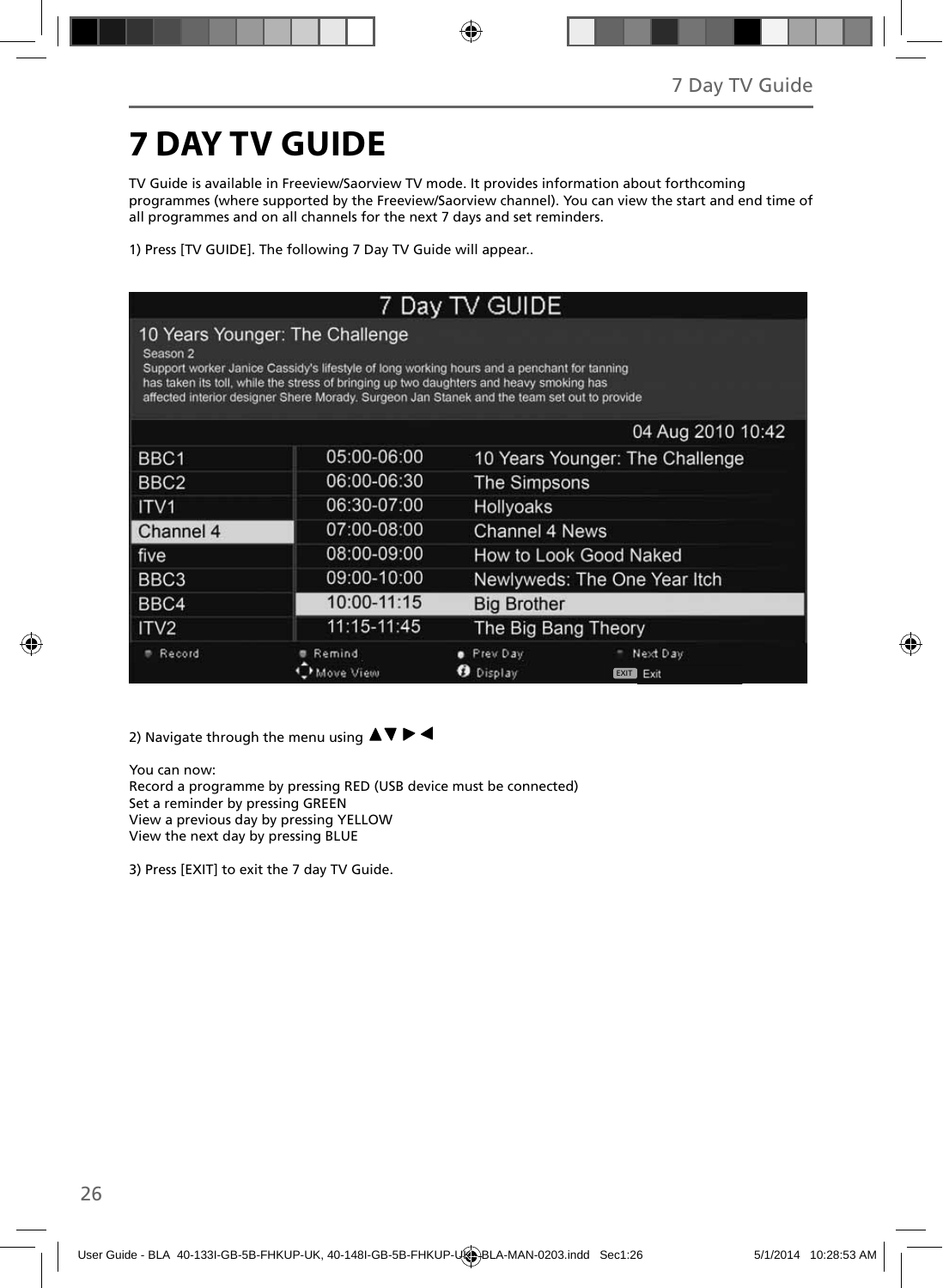### **USB RECORD - FREEVIEW/SAORVIEW MODE**

USB RECORD – FREEVIEW/SAORVIEW MODE

Built into this television is a USB record facility. This function is available in Freeview/Saorview mode when used in conjunction with a compatible USB memory stick or USB hard drive. The benefits of this are as follows:

- Pause live TV and then playback, fast forward and rewind (up to live TV)
- One button record, if you decide you want to record the current programme
- Easy programmable recording from the 7 day TV Guide
- Record TV and watch/listen back on your computer/laptop

Due to the nature of the product, it is necessary to use a high speed USB memory stick (as the TV reads from and writes to the memory stick at the same time, some memory sticks may not be suitable)

You can purchase high speed memory sticks from some computer stores, alternatively, we have a selection of tested and compatible memory sticks available to purchase directly from the helpline/web site.

Minimum Specification - USB Memory Stick

| <b>Read Speed</b>  | 20 MB/s (Mega Byte Per Second) |  |
|--------------------|--------------------------------|--|
| <b>Write Speed</b> | 6 MB/s (Mega Byte Per Second)  |  |

**If you wish to use a USB portable hard drive larger than 32GB, please refer to the FAQ section at the rear of this user guide.**

#### Pause Live TV (Time Shift)

Pausing Live TV is very simple.



 $\left(\mathbf{H}\right)$  - Press the play/pause button and the television will pause and the live content will be recorded. To resume watching press play/pause again.

 $\bigcirc$  - Press fast forward to go forward in a recording (i.e. to skip adverts)

 $\bigcirc$  - Press fast rewind to go back in a recording (i.e. if you fast forwarded too far)

Tip: When you switch the TV to standby or change channel the Time Shift memory is wiped. To restart time shift you must press play/pause button.

#### One Button Record

At any point in time you may decide to record the current channel that you are watching. To do this you need to press the red button highlighted below.



Tip: This television contains one TV tuner, therefore it can only record the channel you are watching or record one channel while the television is in standby mode.

Note: USB record function is only avilable in Freeview/Saorview TV mode. Due to copyright laws and illegal copying/recording it is not possible to record to/from any other input/output source.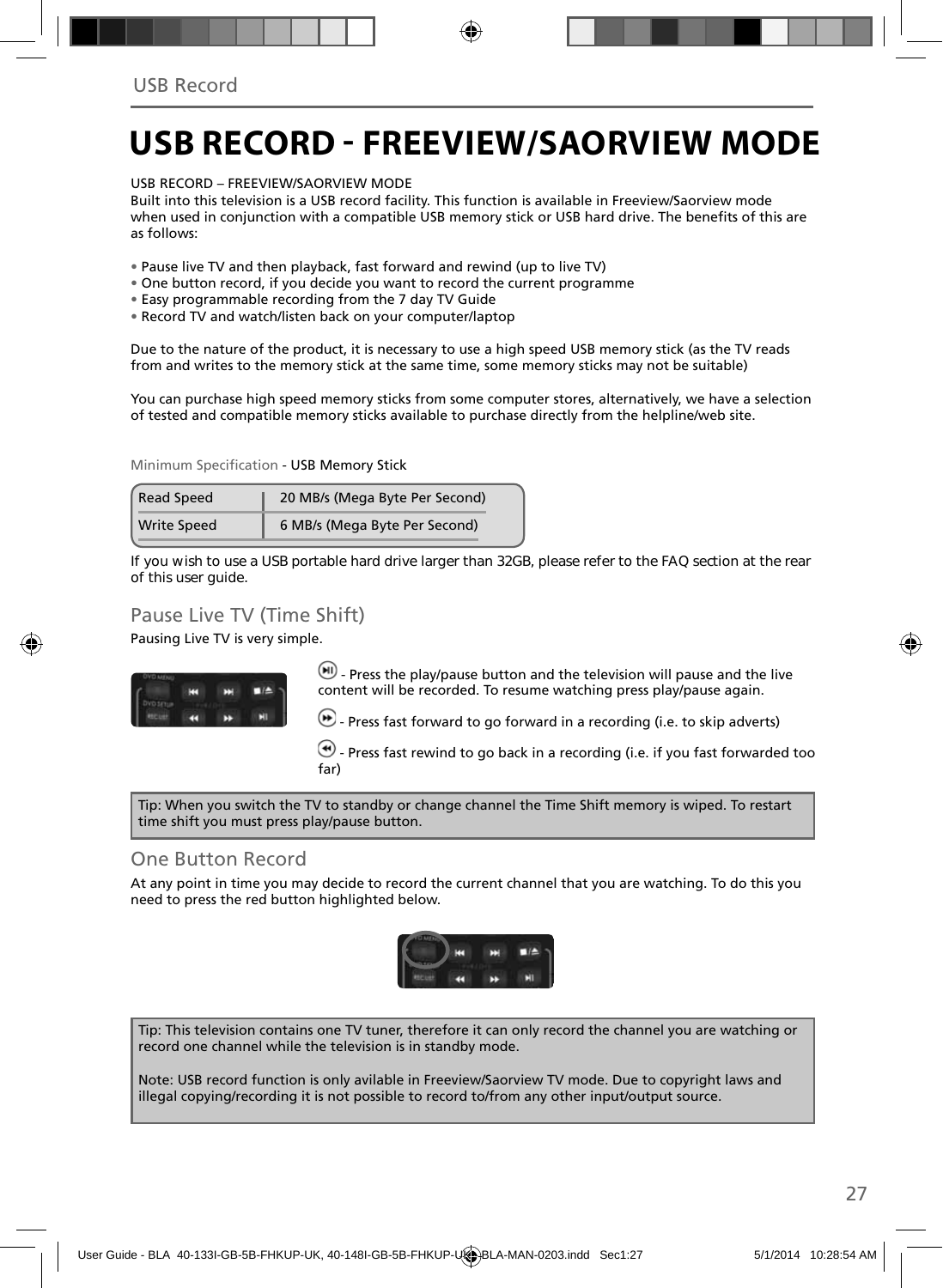### **USB MODE/MEDIA PLAYER**

USB mode offers playback of various different types of content that you have saved on your USB Memory Stick.

On switching to USB source the above menu screen will appear. The content will be divided into Photo, Music, Movie and Text based on file type.



1) You can navigate through the menus using the  $\overline{\mathsf{sr}}$   $\blacktriangleright$   $\overline{\blacktriangleleft}$  buttons. To confirm the item you wish to play/view press [OK] button.



2) Select the drive you require. (If your drive only has 1 partition you will only see 1 item).



3) You can now access the item. Press OK to view. 4) While viewing you control the item using



or by pressing ( i ) and using  $\triangle \blacktriangledown \blacktriangleright \blacktriangleleft$  and (OK)



Tip: If you experience a playback issue, please ensure the files being used are the correct format (example - the picture plays but no sound) See technical specification page for compatible file types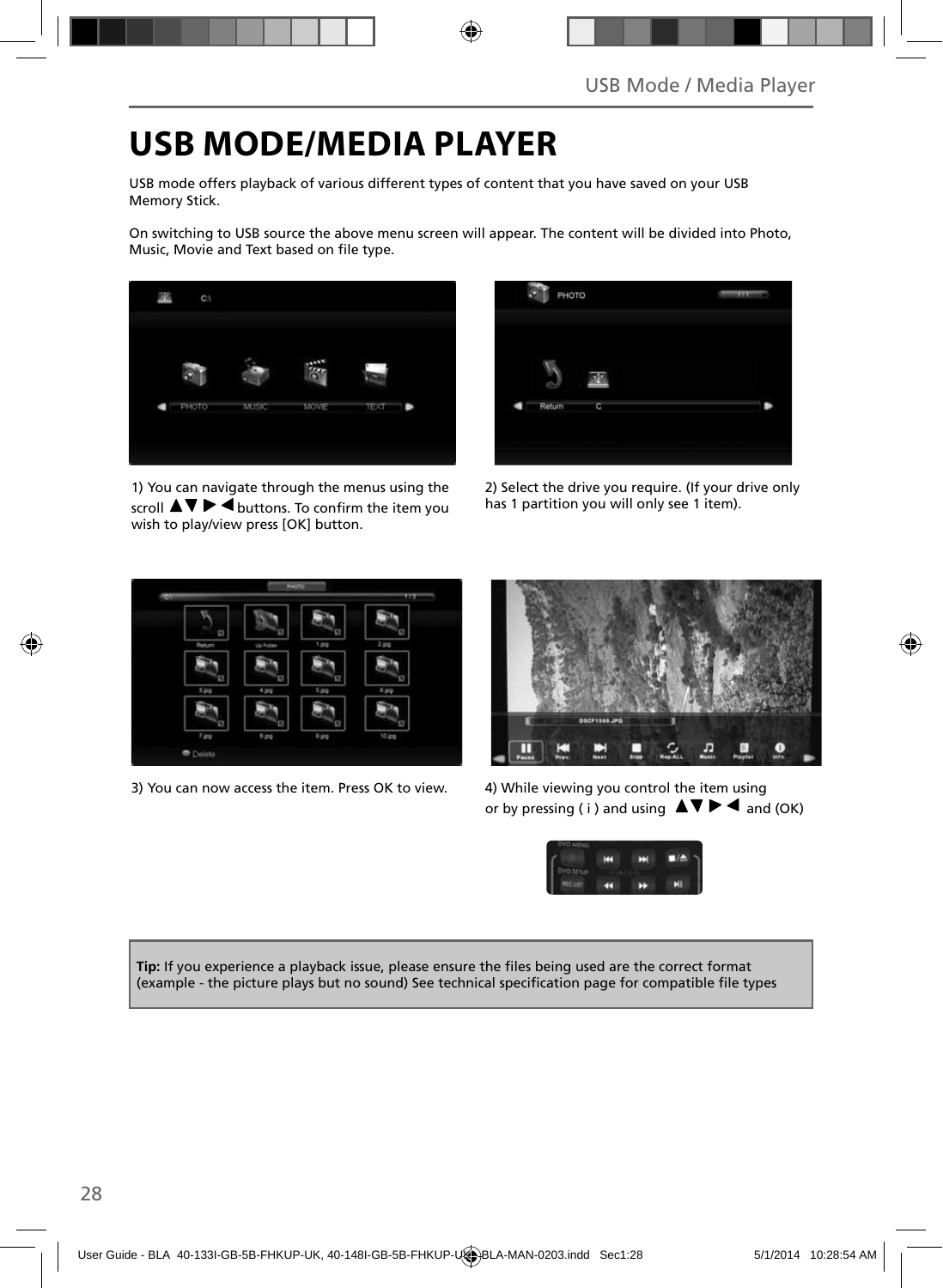### **USING YOUR TV WITH A SKY DIGITAL SET TOP BOX**

#### **Option 1) Connecting your TV to your Sky box (when both the TV and Sky Box are located in the same room)**

Depending on your Sky Box & TV model, connect either by SCART or HDMI cables (available separately)

If connecting by SCART, select the 'Input source' on the TV as SCART.

If connecting by HDMI, select the 'Input source' on the TV as HDMI (if the TV has more than 1 HDMI port, ensure you select the input source to match the HDMI numbered port on the rear of the TV)

If you wish to use your Sky remote to operate the TV's functions, you will need a Sky remote control (Revision 9 or later) and you will need to programme a 4 digit code into it. See bottom of this page.

# Sky Bo SCART or HDMI cable

#### **Option 2) Connecting your TV to your Sky box (when your Sky box is located in a different room to the TV)**

Please note, if you are adding a 'Magic Eye/TV Link' to your system so that you can use your Sky remote control to change the Sky channel in the room where the 2nd TV is located, please refer to the instructions included with the TV link/magic eye in order to ensure the RF or RF2 output on your Sky box is powered on. (The red LED light on the TV link/magic eye will light up if the RF / RF2 output is correctly set up) If you do not have the instructions that came with the TV link/magic eye, instructions on how to do it can be found on our web site.



1) To tune the TV to the Sky box, on the 2nd TV, select the 'Analogue' input source.

2) Select the channel that you wish to store the Sky box/channel on. (If you do not use channels 1-5 because you no longer have analogue terrestrial channels after digital switchover, you may choose to select channel 1 to store the Sky box/channel, if you still have and use analogue channels 1-5, you may for example decide that channel 6 is the best option for you)

3) Press the corresponding number on the remote control to select the desired analogue channel chosen as per point 2 above.

4) On the TV remote control, press Menu. Now navigate through the menus to select Manual Tuning or Analogue Manual tuning (refer to the Tuning/Channel menu section of this user guide if necessary)

5) Manually tune in the channel (usually, the Sky box is at a frequency between 800Mhz and 850Mhz) once the Sky box/channel is found, press 'OK' to store it.

If you wish to use your Sky remote to operate the TV's functions, you will need a Sky remote control (Revision 9 or later) and you will need to programme a 4 digit code into it. See below.

#### **Using a Sky Remote or a Universal Remote to operate your TV**

**Sky Remote Control** - If you wish to use your Sky remote to operate the basic functions of your TV, you need to programme a 4 digit code into it. Please note - you will need the latest Sky Revision 9 remote control as this is the only version that includes the latest software/firmware necessary to operate this model of TV. **The code required for this television is 2134.** If you wish to upgrade/replace your existing Sky remote control to the latest version, you can do so on our web site.

**Universal Remote Control** - If you wish to use a Universal remote control to operate your TV, please refer to the website for a full list of codes. (Please note we only have codes for One for All branded remote controls, if you have an alternative brand of Universal remote, please refer to the manufacturer for the code.)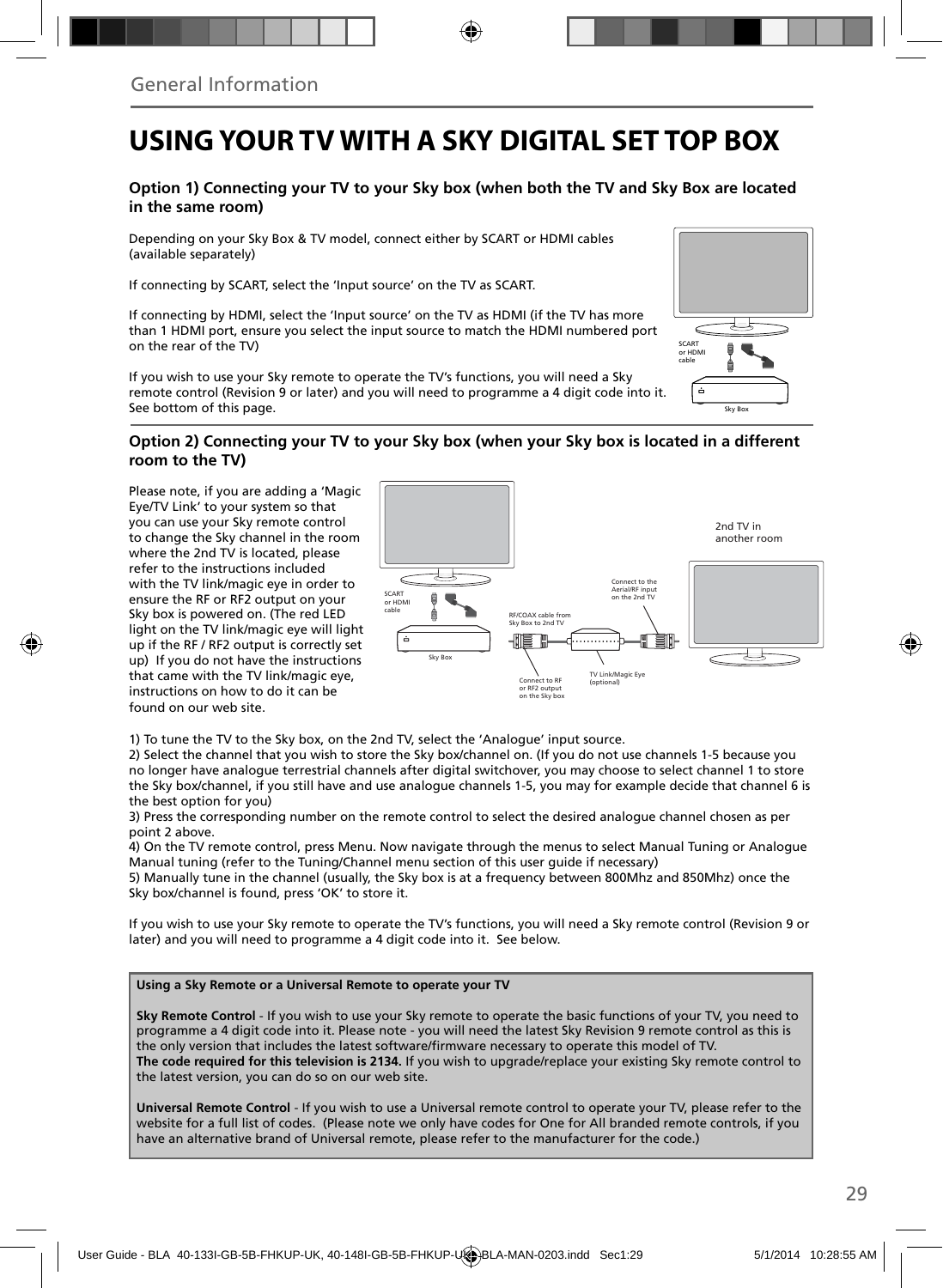### **FREQUENTLY ASKED QUESTIONS**

| General                        | I would like to have louder<br>sound by connecting<br>additional speakers                                                               | 1) Use the 3.5mm headphone output and a 3.5mm to phono cable<br>(available separately) to connect to an amplifier/surround sound system.<br>Please note this will deactivate the TV's built in speakers.<br>2) Connect a COAX cable from the TV's COAX output to your<br>amplifier/surround systems COAX input.                                                                                                                                                                                                                                                                                                                      |  |
|--------------------------------|-----------------------------------------------------------------------------------------------------------------------------------------|--------------------------------------------------------------------------------------------------------------------------------------------------------------------------------------------------------------------------------------------------------------------------------------------------------------------------------------------------------------------------------------------------------------------------------------------------------------------------------------------------------------------------------------------------------------------------------------------------------------------------------------|--|
| General                        | Why are some options in<br>the menu unavailable and<br>greyed out                                                                       | Some options are only available in certain sources, i.e. HDMI. They are<br>unavailable in the other sources where they have no affect.                                                                                                                                                                                                                                                                                                                                                                                                                                                                                               |  |
| General                        | Can I stop my TV automatically<br>turning off after 4hrs?                                                                               | Yes, in the time settings menu, scroll down to Auto standby and select<br>OFF.                                                                                                                                                                                                                                                                                                                                                                                                                                                                                                                                                       |  |
| TV                             | I have tuned in Digital TV<br>but I am not receiving any<br>or all of the channels and/<br>or the channels I receive are<br>breaking up | 1) Check you are in an area that can receive Freeview/Saorview<br>Visit www.freeview.co.uk or www.saorview.ie<br>2) Check you are using an aerial that is able to receive a good digital<br>signal. In most cases, you will need an outdoor digital hi-gain/wideband<br>aerial. In areas that have excellent digital coverage, you may be able<br>to use a loft type aerial but it is highly likely that you will also need to<br>connect a booster between the back of the TV and the TV aerial wall<br>socket. Unfortunately, to receive a good enough digital signal, it is not<br>possible to use a portable/indoor type aerial. |  |
| TV                             | I have re-tuned my television<br>but when I switch it off it is<br>not storing the channels                                             | Complete a first time installation, please refer to the set-up menu section<br>of the manual of how to do this.                                                                                                                                                                                                                                                                                                                                                                                                                                                                                                                      |  |
| <b>VCR/DVD</b><br>Recorder     | I have connected the TV to<br>my VCR or DVD Recorder via<br>SCART but it is not recording                                               | In addition to connecting via SCART, you should connect the aerial cable<br>from the wall socket to your VCR/DVD Recorder and another aerial cable<br>from the VCR/DVD Recorder to the TV.                                                                                                                                                                                                                                                                                                                                                                                                                                           |  |
| <b>Game Consoles</b>           | I have connected my PS3 to<br>the TV via HDMI, but I am<br>not receiving any pictures or<br>sound on my Television                      | 1) Ensure the TVs source is on HDMI.<br>2) Check your settings on your PS3 are as per the PS3 instruction manual.                                                                                                                                                                                                                                                                                                                                                                                                                                                                                                                    |  |
| Game Consoles                  | I have connected my<br>Xbox 360 to the TV via<br>Component Cables (Red,<br>Green & Blue) but I am not<br>receiving any sound            | Component cables only provide HD Pictures. For the sound you will need<br>to connect the Red & White audio cables on the Xbox to the Red & White<br>phono inputs on the rear of the TV. Please refer to the 'Connections'<br>pages.                                                                                                                                                                                                                                                                                                                                                                                                  |  |
| USB Mode                       | I have inserted a USB<br>Memory Key, but the TV<br>does not recognise it                                                                | Ensure the USB Memory Key is formatted to type FAT32.                                                                                                                                                                                                                                                                                                                                                                                                                                                                                                                                                                                |  |
| USB Mode                       | Using a USB portable hard<br>drive / larger than 32GB                                                                                   | If you wish to use a portable hard drive larger than 32GB, please note<br>that it must be formatted to the FAT32 file system in order to operate on<br>this TV. Windows XP/Vista computers are only capable of formatting up<br>to 32GB, therefore, you will need a software programme/utility to format<br>larger hard drives. Please refer to the web site for more information.                                                                                                                                                                                                                                                   |  |
| USB Record /<br>TV models only | I cannot change the channel,<br>access the menu or use the<br>red button                                                                | During Time Shift you cannot change the channel, access the menu or use<br>the red button                                                                                                                                                                                                                                                                                                                                                                                                                                                                                                                                            |  |
| USB Record /<br>TV models only | When using the USB to<br>record the picture 'breaks<br>up' or experience loss of<br>sound.                                              | Check the USB Memory Stick meet the minimum requirements of Read<br>Speed - 20 MB/s (Mega Byte Per Second), Write Speed - 6 MB/s (Mega Byte<br>Per Second)                                                                                                                                                                                                                                                                                                                                                                                                                                                                           |  |
| System Lock                    | I have changed the password<br>on the television and now<br>forgotten it                                                                | There is a master password of 4711, to gain access to the TV menu and<br>reset the normal password.                                                                                                                                                                                                                                                                                                                                                                                                                                                                                                                                  |  |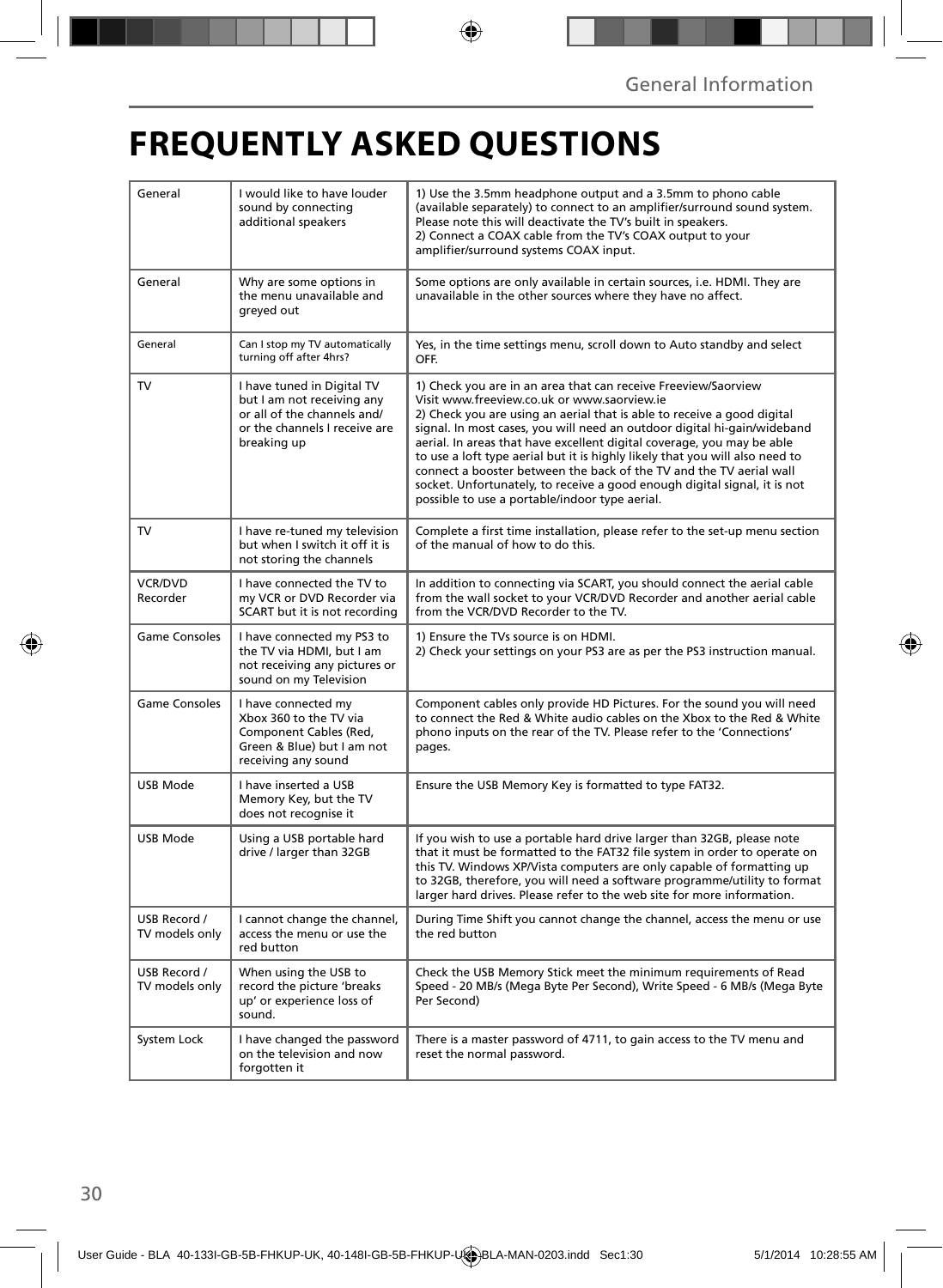### **TECHNICAL SPECIFICATION**

| Model                                     | 40/133I-WB-5B-FHKUP<br>40/148I-GB-5B-FHKUP                                                                                                                                                          |  |  |  |  |
|-------------------------------------------|-----------------------------------------------------------------------------------------------------------------------------------------------------------------------------------------------------|--|--|--|--|
| Screen size<br>(diagonal)                 | 40"/102cm                                                                                                                                                                                           |  |  |  |  |
| <b>Resolution</b>                         | 1920 x 1080                                                                                                                                                                                         |  |  |  |  |
| RF                                        | 75 ohm Antenna / DVB / Analoque                                                                                                                                                                     |  |  |  |  |
| <b>Inputs</b>                             | 3 x HDMI, 1 x VGA/PC, 1 x SCART, 1 x USB,<br>1 x 3.5mm jack for PC audio input, 1 x Composite/Video, 1 x Mini Component/YPbPr,<br>1 x R/L Phono Audio (for Composite/Video and Component / Y Pb Pr) |  |  |  |  |
| <b>Sound Outputs</b>                      | 1 x 3.5mm Headphone/Audio out, 1 x COAX out                                                                                                                                                         |  |  |  |  |
| Audio power,<br>watts                     | $2 \times 8$                                                                                                                                                                                        |  |  |  |  |
| Voltage and power<br>consumption          | $110 - 240V \sim 50/60Hz$<br>48/75/90W (home mode/standard/max)<br>(<0,5W in Standby) (0W in OFF mode)                                                                                              |  |  |  |  |
| <b>Annual Energy</b><br>Consumption       | 70 kWh                                                                                                                                                                                              |  |  |  |  |
| <b>Energy Rating (EEI)</b>                | $A+$                                                                                                                                                                                                |  |  |  |  |
| <b>Dimensions including</b><br>stand (mm) | 929W x 609H x 215D                                                                                                                                                                                  |  |  |  |  |
| Net weight (Kgs)                          | 9.1                                                                                                                                                                                                 |  |  |  |  |
| <b>Wall Mounting</b>                      | VESA 200 x 200                                                                                                                                                                                      |  |  |  |  |

#### **Compatible files in USB Mode**

| Media   | File Ext. | Codec                         |                 |                                                  |
|---------|-----------|-------------------------------|-----------------|--------------------------------------------------|
|         |           | Video                         | Audio           |                                                  |
| Movie   | .mpg      | Mpeg-1, Mpeg-2                |                 | Max Resolution: 1920x1080                        |
|         | .avi      | Xvid, MJPEG,<br>MPEG-4 SP/ASP |                 | Max Data rate: 40Mbps                            |
|         | .ts       | Mpeg-2                        |                 | Max Resolution: 1920x1080                        |
|         | .dat      | Mpeg-1                        | MP3, WMA<br>MP3 | Max Data rate: 40Mbps                            |
|         | .mp4      | Mpeg-1, Mpeg-2                |                 | Max Resolution: 1024x768                         |
| Music   | .vob      | Mpeg-2                        |                 | Max Data rate: 40Mbps                            |
|         | mp3.      |                               |                 | Sample Rate 16K-48KHz<br>Bit rate: 32K - 442Kbps |
|         | .wma      |                               | <b>WMA</b>      |                                                  |
| Picture | .jpg      | <b>Progressive JPEG</b>       |                 | Max Resolution: 1024x768                         |
|         | .jpeg     | <b>Baseline JPEG</b>          |                 | Max Resolution: 8192x8192                        |
|         | .bmp      | <b>BMP</b>                    |                 | Max Resolution: 6500x6500                        |
|         |           |                               |                 |                                                  |